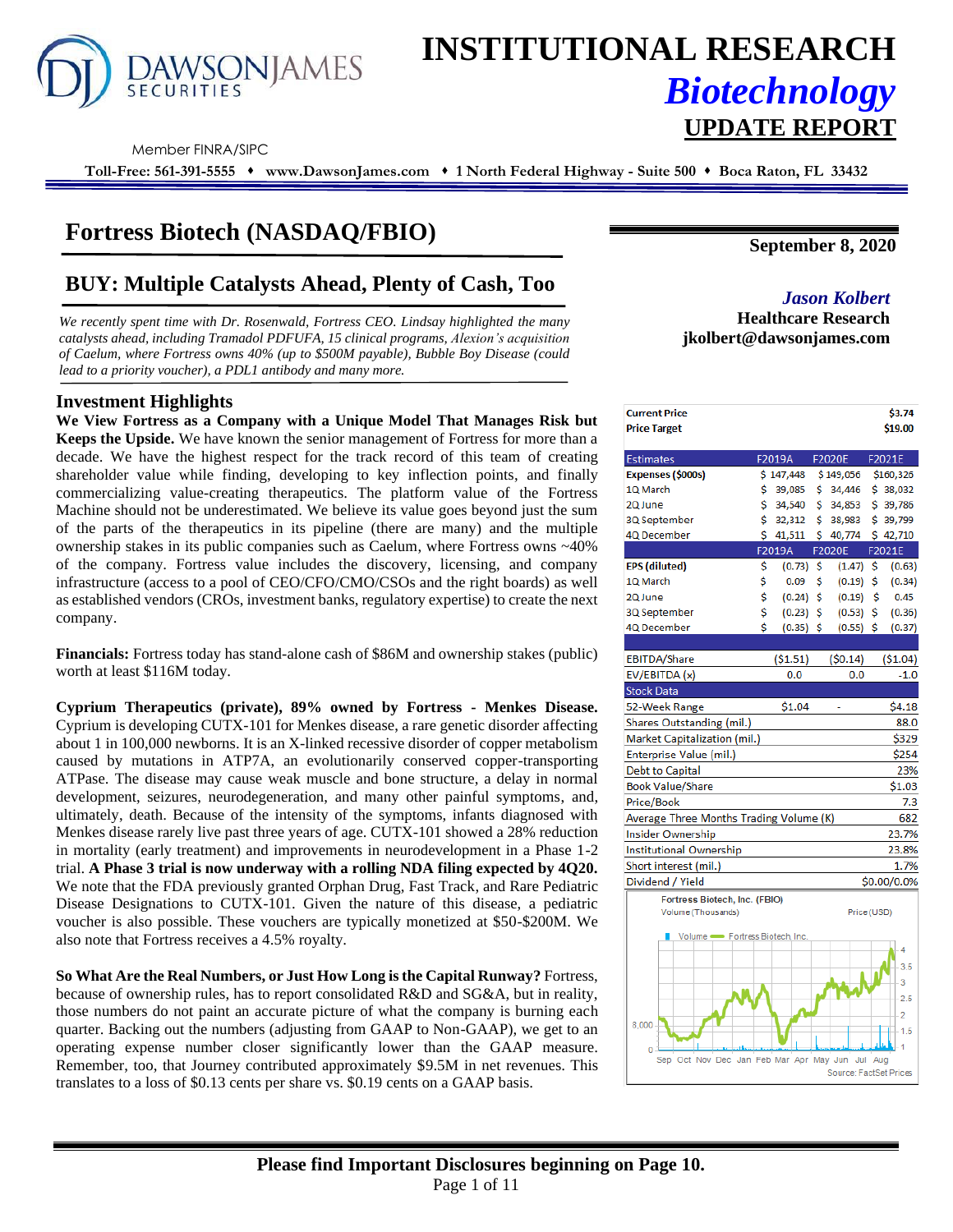

**Dermatology - Not a bad business**. Fortress's second quarter produced nine million million in revenues. The company continues to acquire and launch new products building the dermatology franchise. We expect to see a robust growth rate as market penetration continues to develop.

**Tramadol & Avenue Therapeutics - Treating Post-Surgical Pain - There must be a better way.** Current treatments for post-surgical pain include strong narcotics such as Schedule II (high potential for abuse) opioids, meant for those with severe pain. Much more mild treatments include IV acetaminophens and over-the-counter anti-inflammatory drugs (ex: ibuprofen), lacking a single product that treats more moderate pain without addictive qualities. IV Tramadol is a way to fill that gap, and approval would make it the only intravenous Schedule IV (low risk of abuse) opioid in the U.S. During two recently completed Phase 3 trials, Avenue achieved a statistically significant improvement in its primary endpoint(s), as well as all key secondary endpoints. FBIO stands to pick up a \$55M milestone through its 32% ownership of the company. **The PDUFA date is set for October 10, 2020** (however, we are unsure as the current COVID outbreak could impact timing).

**Caelum Biosciences (private) approximately 43% owned by Fortress.** Alexion owns just under 20% (\$30M investment) in Caelum. The lead program is CAEL-101 (partnered with Alexion). We note that Alexion is obligated to make a \$30M payment based on certain milestones (such as enrollment marks in the current trial combined with other elements, manufacturing, et al.). Alexion has the option to acquire Caelum (60 days post Phase 2 data) for \$160M (upfront) up to a total value of \$500M, (which translates into \$60M value to Fortress). CAEL-1 is an amyloid fibril targeted therapy designed to reduce/eliminate amyloid deposits in patients with AL amyloidosis. This rare disorder results in misfolded immunoglobulin light chain protein that builds up in tissues and organs, principally the kidneys and heart. Based on Alexion's option, we place the value of Fortress's position at between \$50M and \$75M, and we note that acquisition is triggered if Alexion is acquired. In October 2019, the European Commission granted Orphan Drug Designation to CAEL-101 for the treatment of AL amyloidosis. The FDA had previously granted two orphan drug designations to CAEL-101 for the use of CAEL-101 as a therapeutic agent for patients with AL amyloidosis and a radio-imaging agent in amyloidosis.

**MB-107 (Lentiviral Gene Therapy for XSCID): Orphan Bubble Boys. Mustang (MBIO-Not Rated) is Leveraging CAR-T and Going Pivotal.** Mustang Bio is developing MB-107 for bubble boy disease using a first-in-class ex-vivo lentiviral gene therapy that has already shown great promise in two early-stage trials. FBIO owns ~ 30% of Mustang and is entitled to a 4.5% royalty in 107, as well as a 2.5% equity dividend annually. We see peak revenues for MBIO on just 107 alone in the \$50M range, suggesting fair value at 4-5x revenues of \$250M, and that's without the rest of MBIO's pipeline. That equates to \$75M in value back to FBIO just for the ownership stake; add in the royalty and dividend, and we get closer to the \$100M mark. We also note that **Mustang announced a complete response (CR) in its first patient in refractory B-cell non-Hodgkin lymphoma. We could see this program translate into a priority voucher for Fortess.**

**Cancer Immunotherapy - Building a Better Mouse Trap (TKI & PD-L1).** CheckPoint (CKPT) is developing an EGFR Tyrosine Kinase Inhibitor (TKI) known as CK-101 and has an anti-PD-L1 antibody (Cosibelimab). CK-101 is in early (Phase 1) development for EGFR positive lung cancer. Recent data from the European Society for Medical Oncology (ESMO) showed a 40% objective response rate observed in NSCLC patients. The goal is to develop an improved TKI versus Tarceva, Iressa, and or Tagrisso, efficacy, and adverse events profile. Recent data suggest a high tolerance of CK-101 across multiple dose groups with preliminary activity for treating the cancer. On the PD-L1 side, interim data shows substantial efficacy in multiple tumor types with a well-tolerated safety profile. So how does FBIO benefit? CKPT is 32% owned by FBIO, gets a 4.5% royalty on sales of both programs above and again, here too, receives an annual 2.5% equity dividend. Clinical progression of the TKI could go pivotal this year and the PD-L1 in 2021. Since the TKI and PD-L1 space represents blockbuster opportunities, if fully developed, the revenue potential is high, which means FBIO's 32% stake in CKPT, as well as the royalty, could prove quite valuable. For modeling purposes, if we assume just a 10% market share and a 30% probability of success, it still equates to revenues of over \$300M and \$15M in royalties. Double that for the PD-L1. This suggests Checkpoint could easily be worth (3-5x revenues) or \$2B in market value (must be adjusted for NPV), 32% of which is owned by FBIO or \$640M in value and again, that is without the royalty or dividend valued.

**Valuation:** Please see our discussion of valuation on the following pages. Valuation is a complex discussion for Fortress as it represents a "platform therapeutics company" that has significant ownership stakes in companies such as Mustang Bio.

**Risks to our thesis, include the following:** (1) commercial; (2) regulatory; (3) clinical; (4) financial; and (5) intellectual property. We review these and other risks in the risk section of this report.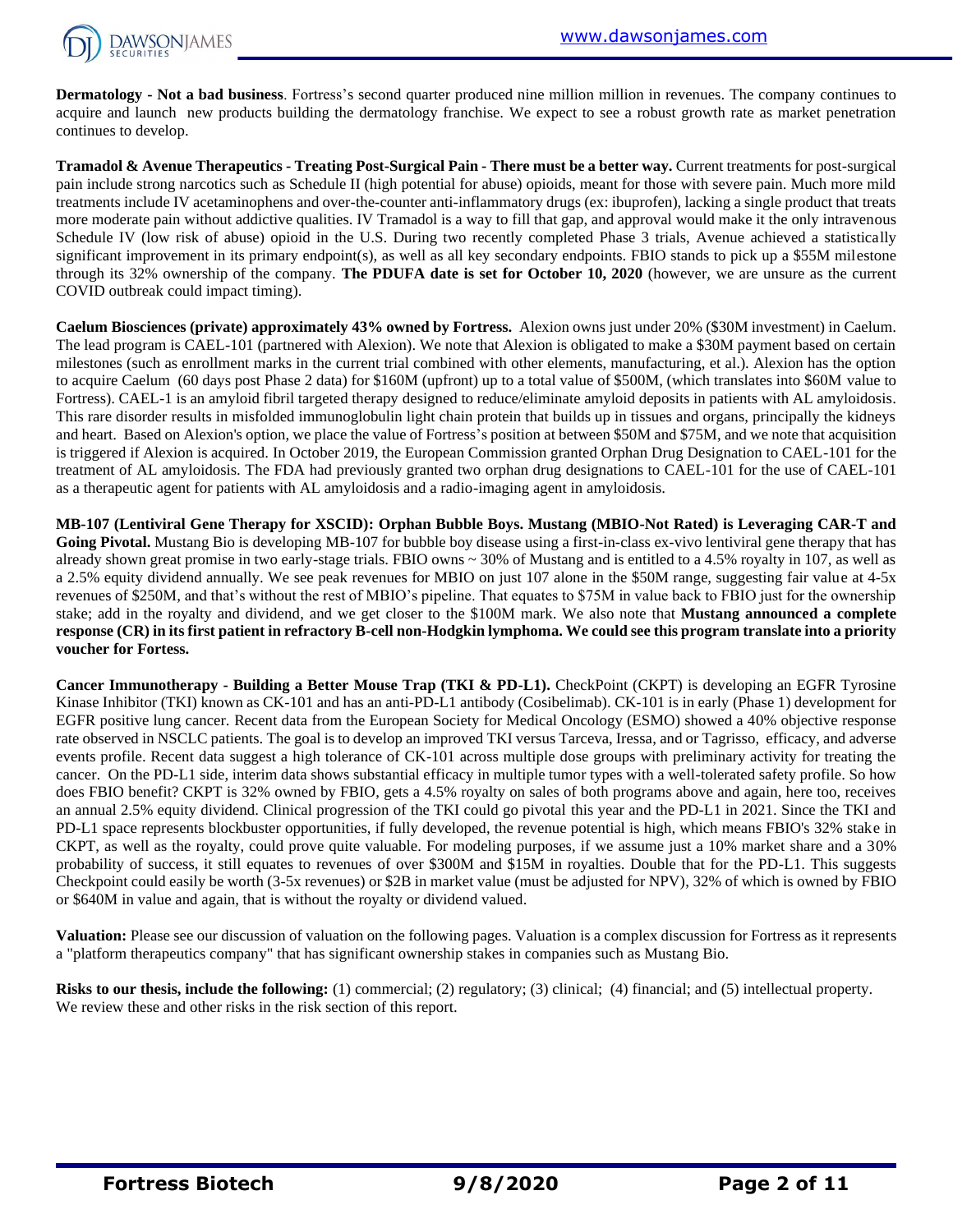

## **Exhibit 1. Pipeline Driven Catalysts**

| Candidate*                                            | Indication                                                                                                                                                                        | Phase 1 | Phase 2                         | Phase 3                                                                                                                            | <b>Next Milestone</b>                                                                                |                                                                            | Partnership % /<br><b>Royalty</b> †                                                                                                                                        | <b>Potential Peak</b><br>Sales Revenue <sup>^</sup> |
|-------------------------------------------------------|-----------------------------------------------------------------------------------------------------------------------------------------------------------------------------------|---------|---------------------------------|------------------------------------------------------------------------------------------------------------------------------------|------------------------------------------------------------------------------------------------------|----------------------------------------------------------------------------|----------------------------------------------------------------------------------------------------------------------------------------------------------------------------|-----------------------------------------------------|
| <b>IV Tramadol</b>                                    | Moderate to<br>moderately severe<br>post-operative pain                                                                                                                           |         |                                 |                                                                                                                                    | PDUFA action date of October 10.<br>2020                                                             |                                                                            | 29% Avenue**<br>10-20% CVR Royalty<br>on gross profits****                                                                                                                 | ~5790M                                              |
| MB-107 & MB-207<br><b>Gene Therapy</b>                | <b>XSCID</b> (newly<br>diagnosed)<br><b>XSCID</b> (previously<br>transplanted)                                                                                                    |         |                                 |                                                                                                                                    | File IND for MB-207 (previously<br>transplanted patients) in 4Q 2020                                 |                                                                            | 25% Mustang<br>4.5% Royalty                                                                                                                                                | ~5200M                                              |
| <b>CUTX-101</b><br><b>Copper Histidinate</b>          | Menkes disease                                                                                                                                                                    |         |                                 |                                                                                                                                    | 1H 2021                                                                                              | Rolling NDA submission expected to<br>start in 4Q 2020 and be completed in | 79% Cyprium<br>4.5% Royalty                                                                                                                                                | ~5175M                                              |
| <b>COSIBELIMAB</b><br>Anti-PD-L1 mAb.                 | Recurrent<br>or metastatic<br>cancers                                                                                                                                             |         |                                 |                                                                                                                                    | P1 Registration-enabling expansion<br>cohorts ongoing; potential to support<br>1 or more BLA filings |                                                                            | 21% Checkpoint<br>4.5% Royalty                                                                                                                                             | \$300M - \$500M<br>(initial indication)<br>CSCC)    |
| <b>CK-101</b><br>Mut.-EGFR Inh.                       | <b>EGFR' NSCLC</b>                                                                                                                                                                |         |                                 |                                                                                                                                    | Initiate Registration Study                                                                          |                                                                            | 21% Checkpoint<br>4.5% Royalty                                                                                                                                             | \$300M - \$600M                                     |
| <b>CAEL-101</b><br>mAb 11-1F4                         | Amyloid light chain<br>amyloidosis                                                                                                                                                |         |                                 |                                                                                                                                    | Initiate pivotal Phase 3 program<br>2H 2020                                                          |                                                                            | 43% Caelum***                                                                                                                                                              |                                                     |
| <b>BAER-101</b><br>a2/3-subtype-<br><b>GABA A PAM</b> | <b>CNS Disorders</b>                                                                                                                                                              |         |                                 |                                                                                                                                    | Preclinical POC data to support IND in<br>Refractory Epilepsy anticipated 2020                       |                                                                            | 67% Baergic<br>4.5% Royalty                                                                                                                                                | $~5200M - $300M$<br>(refractory<br>epilepsy)        |
| IV Tramadol <sup>1</sup> & Cipla                      |                                                                                                                                                                                   |         | CAEL-101 <sup>1</sup> & Alexion |                                                                                                                                    |                                                                                                      |                                                                            | <b>Journey Medical</b>                                                                                                                                                     |                                                     |
| $\circ$<br>$\circ$<br>$\circ$                         | FBIO eligible to receive up to \$48M upfront<br>in contingent acquisition of Avenue<br>CVR Payout of 10-20% of gross profits <sup>2</sup><br>PDUFA goal action date of 10/10/2020 |         | Ō.<br>option                    | Eligible to receive 43% of up to \$500M<br>(upfront and approval / sales milestones) in<br>event of Alexion exercise of contingent |                                                                                                      | Ō.<br>n.                                                                   | Generated \$34.9M in net revenue for the<br>full year 2019; a 49% increase over 2018<br>Generated \$21.4M in net revenue in the<br>first half of 2020, a 50% increase over |                                                     |
|                                                       |                                                                                                                                                                                   |         | $\circ$                         | Initiate pivotal Phase 3 program in 2H20                                                                                           |                                                                                                      | ö                                                                          | the first half of 2019<br>Expect to acquire 1 to 2 new revenue-<br>generating dermatology products in 2020                                                                 |                                                     |
| MB-107 & MB-2071                                      |                                                                                                                                                                                   |         |                                 | Cosibelimab and CK-101 <sup>1</sup>                                                                                                |                                                                                                      |                                                                            | <b>ONCOlogues Platform</b>                                                                                                                                                 |                                                     |
| $\circ$                                               | <b>Expect to commence Phase 2</b>                                                                                                                                                 |         | $\circ$                         | Interim data update for cosibelimab                                                                                                |                                                                                                      | $\circ$                                                                    | KRAS G12D pre-IND completion                                                                                                                                               |                                                     |
| shortly                                               | registration trial for newborns with XSCID                                                                                                                                        |         |                                 | expected in 2H 2020; Complete enrollment<br>in cosibelimab registration-enabling CSCC                                              |                                                                                                      |                                                                            | PRVs (Priority Review Vouchers)                                                                                                                                            |                                                     |
| $\circ$                                               | File IND for Phase 2 registration trial in                                                                                                                                        |         |                                 | expansion cohort expected early 2021                                                                                               |                                                                                                      | $\circ$                                                                    | Filing for at least 2 PRVs anticipated                                                                                                                                     |                                                     |
| expected Q4 2020                                      | previously transplanted patients,                                                                                                                                                 |         | $\circ$<br>cancer               | Potential initiation of CK-101 global<br>registration study for treatment of lung                                                  |                                                                                                      | $\circ$                                                                    | (CUTX-101, MB-107 (newly diagnosed)<br>and MB-207 (previously transplanted)) <sup>1</sup><br>Data suggests PRVs may be worth<br>$\sim$ \$75M to $\sim$ \$110M, each        |                                                     |

#### *Source: Fortress*

- *1. IV Tramadol, CAEL 101, Cosibelimab, CK 101, CUTX 101, MB 107 (newly diagnosed XSCID), MB 207 (previously transplanted XSCID) an d ONCOlogues are product candidates in development at FBIO partner companie.*
- *2. 2. Fortress to receive ~1/3 of CVR royalty if certain net sales thresholds are met*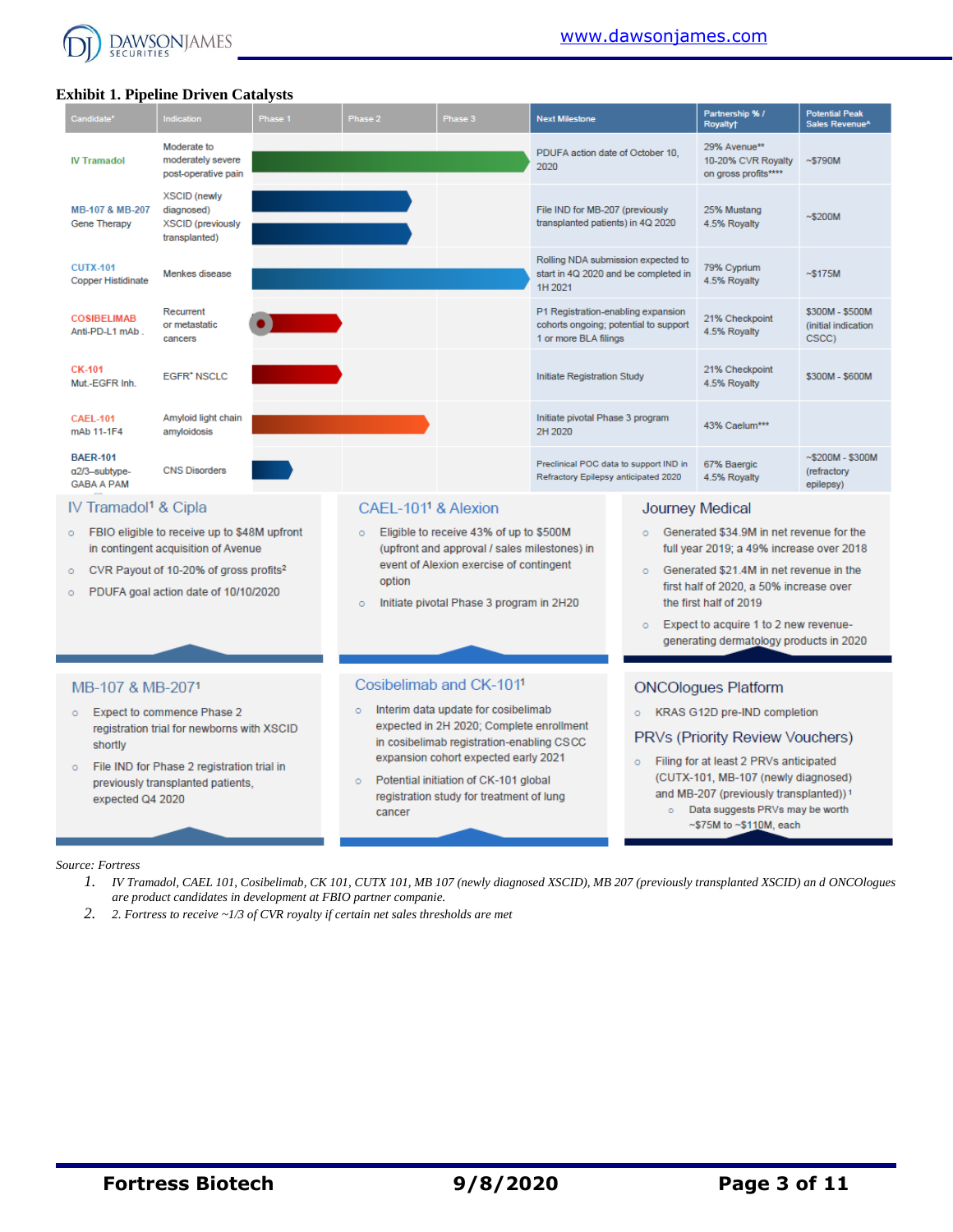

#### **Model Assumptions**

- 1. We model five late-stage therapeutic products (below) and apply to each one its own probability of success factor.
- 2. Each model assumes launch timing, market share, and pricing.
- 3. Models are based on available statistics for prevalence and incidence of the target therapeutic indication.
- 4. Price is based on our understanding of the market and the duration of therapy annually.

#### **Exhibit 2. Product Models**

| <b>Exhibit 2. Product Models</b><br><b>Avenue Therapeutics</b>     | 2018E      | 2019E      | 2020E      | 2021E          | 2022E                | 2023E             | 2024E                | 2025E                                 | 2026E                   | 2027E                | 2028E                                 | 2029E            | 2030E                |
|--------------------------------------------------------------------|------------|------------|------------|----------------|----------------------|-------------------|----------------------|---------------------------------------|-------------------------|----------------------|---------------------------------------|------------------|----------------------|
| IV Tramadol<br>IV pain relievers market                            | 10,000,000 | 10,010,000 | 10,020,010 | 10,030,030     | 10,040,060           | 10,050,100        | 10,060,150           | 10,070,210                            | 10,080,281              | 10,090,361           | 10,100,451                            | 10,110,552       | 10,120,662           |
| Cost of Therapy                                                    |            |            |            | \$200          | \$200                | \$202             | \$204                | \$206                                 | \$208                   | \$210                | \$212                                 | \$214            | \$217                |
| Price Change                                                       |            |            |            |                | 1.0%                 | 1.0%              | 1.0%                 | 1.0%                                  | 1.0%                    | 1.0%                 | 1.0%                                  | 1.0%             | 1.0%                 |
| Market share                                                       |            |            |            | 1%<br>100,300  | 2%<br>200,801        | 4%                | 10%                  | 20%<br>2,014,042                      | 30%                     | 35%                  | 40%                                   | 45%<br>4,549,748 | 45%                  |
| Patients Treated with a Course<br>Revenues (000)                   |            |            |            | 20,060         | 40,160               | 402,004<br>81,205 | 1,006,015<br>205,247 | 415,014                               | 3,024,084<br>629,375    | 3,531,626<br>742,355 | 4,040,180<br>857,747                  | 975,589          | 4,554,298<br>986,330 |
| Probability of Success (Phase 3)                                   |            |            |            | 70%            | 70%                  | 70%               | 70%                  | 70%                                   | 70%                     | 70%                  | 70%                                   | 70%              | 70%                  |
| <b>Adjusted Revenues (000)</b>                                     |            |            |            | 14,042 \$<br>¢ | 28,112<br>.s         | 56,843            | 143,673<br>-S        | 290,510<br>-\$<br>-\$                 | 440,562                 | 519,648<br>.S        | 600,423<br>\$<br>-S                   | 682,912<br>.s    | 690,431              |
| <b>Mustang Bio</b>                                                 | 2018E      | 2019E      | 2020E      | 2021E          | 2022E                | 2023E             | 2024E                | 2025E                                 | 2026E                   | 2027E                | 2028E                                 | 2029E            | 2030E                |
| MB-107 "Bubble Boy"                                                |            |            |            |                |                      |                   |                      |                                       |                         |                      |                                       |                  |                      |
| Current "Reservoir" patients (U.S. and ex-U.S. markets)            |            |            |            |                | 1,050                | 1,125             | 900                  | 600                                   | 500                     | 575                  | 475                                   | 375              | 275                  |
| New Cases a year (U.S. and ex-U.S. markets)                        |            |            |            |                | 75                   | 75                | 75                   | 75                                    | 75                      | 75                   | 75                                    | 75               | 75                   |
| Market Share Prevalance                                            |            |            |            |                | 10%                  | 20%               | 35%                  | 55%                                   | 60%                     | 65%                  | 70%                                   | 75%              | 80%                  |
| Market Share New Cases                                             |            |            |            |                | 10%                  | 20%               | 35%                  | 55%                                   | 75%                     | 85%                  | 90%                                   | 90%              | 90%                  |
| Total patients treated                                             |            |            |            |                | 113                  | 240               | 341                  | 371                                   | 356                     | 438                  | 400                                   | 349              | 288                  |
| Cost of Therapy (one-time)                                         |            |            |            |                | \$ 1,500,000<br>- \$ | 1,500,000         | 1,500,000<br>£.      | 1,500,000<br>s<br>-S                  | 1,500,000<br>-S         | 1,500,000            | \$<br>1,500,000<br>$\mathbf{\hat{s}}$ | 1,500,000<br>s   | 1,500,000            |
| Revenues (M)                                                       |            |            |            |                | 168,750              | 360,000           | 511,875              | 556,875                               | 534,375                 | 656,250              | 600,000                               | 523,125          | 431,250              |
| Probability of Success (Phase 2/3)                                 |            |            |            |                | 30%                  | 30%               | 30%                  | 30%                                   | 30%                     | 30%                  | 30%                                   | 30%              | 30%                  |
| Adjusted Revenues (M)                                              |            |            |            |                | Ŝ.<br>50,625<br>S.   | 108,000           | 153,563<br>-\$       | 167,063<br>-\$<br>-\$                 | 160,313                 | 196,875<br>- S       | 180,000<br>-\$<br>-\$                 | 156,938<br>\$    | 129,375              |
| Royalty assumed                                                    |            |            |            |                | 4.5%                 | 4.5%              | 4.5%                 | 4.5%                                  | 4.5%                    | 4.5%                 | 4.5%                                  | 4.5%             | 4.5%                 |
| Royalty revenue (000)                                              |            |            |            |                | 2,278                | 4,860             | 6,910                | 7,518<br><sub>S</sub><br>$\mathbf{s}$ | 7,214<br>$\mathcal{S}$  | 8,859                | 8,100<br><b>S</b>                     | 7,062 \$         | 5,822                |
| CheckPoint PD-L1 in NSCLC                                          | 2018E      | 2019E      | 2020E      | 2021E          | 2022E                | 2023E             | 2024E                | 2025E                                 | 2026E                   | 2027E                | 2028E                                 | 2029E            | 2030E                |
| Cosibelimab (NSCLC)                                                |            |            |            |                |                      |                   |                      |                                       |                         |                      |                                       |                  |                      |
| New cases of lung cancer/year                                      |            | 228,150    | 228,150    | 228,150        | 228,150              | 228,150           | 228,150              | 228,150                               | 228,150                 | 228,150              | 228,150                               | 228,150          | 228,150              |
| Patients - PDL1 Option                                             |            | 75%        | 75%        | 75%            | 75%                  | 75%               | 75%                  | 75%                                   | 75%                     | 75%                  | 75%                                   | 75%              | 75%                  |
| Target patient population                                          |            | 171,113    | 171,113    | 171,113        | 171,113              | 171,113           | 171,113              | 171,113                               | 171,113                 | 171,113              | 171,113                               | 171,113          | 171,113              |
| Market share                                                       |            |            |            |                |                      | 1%                | 2%                   | 4%                                    | 6%                      | 8%                   | 10%                                   | 12%              | 14%                  |
| Patients treated                                                   |            |            |            |                |                      | 1,711             | 3,422                | 6,845                                 | 10,267                  | 13,689               | 17,111                                | 20,534           | 23,956               |
| Costs                                                              |            |            |            |                | s                    | 35,000 \$         | 55,000               | -S<br>55,000<br>-S                    | 55,000<br>$\mathbf s$   | 55,000               | - \$<br>55,000 \$                     | 55,000 \$        | 55,000               |
| Revenues ('000)                                                    |            |            |            |                | s                    | 59,889            | \$<br>188,224        | s<br>376,448<br>-S                    | 564,671<br>$\mathbf s$  | 752,895              | -S<br>941,119<br>-S                   | 1,129,343<br>s   | 1,317,566            |
| Probability of Success                                             |            |            |            |                |                      | 50%               | 50%                  | 50%                                   | 50%                     | 50%                  | 50%                                   | 50%              | 50%                  |
| Adjusted Revenues (M)                                              |            |            |            |                | \$                   | 29,945            | 94,112<br>- \$       | 188,224<br>-S<br>s                    | 282,336<br>- \$         | 376,448              | 470,559<br>- \$<br>-S                 | 564,671<br>- S   | 658,783              |
| Royalty assumed                                                    | 4.5%       | 4.5%       | 4.5%       | 4.5%           | 4.5%                 | 4.5%              | 4.5%                 | 4.5%                                  | 4.5%                    | 4.5%                 | 4.5%                                  | 4.5%             | 4.5%                 |
| Royalty revenue (000)                                              |            |            |            |                |                      |                   | ٠                    | $1,348$ \$<br>$\mathbf{s}$            | 4,235 \$                | 8,470 \$             | 12,705 \$                             | 16,940 \$        | 21,175               |
|                                                                    |            |            |            |                |                      |                   |                      |                                       |                         |                      |                                       |                  |                      |
| <b>CheckPoint TKI in NSCLC</b>                                     | 2018E      | 2019E      | 2020E      | 2021E          | 2022E                | 2023E             | 2024E                | 2025E                                 | 2026E                   | 2027E                | 2028E                                 | 2029E            | 2030E                |
| CK-101 (EGFR mutation + LC)                                        |            |            |            |                |                      |                   |                      |                                       |                         |                      |                                       |                  |                      |
| New cases of lung cancer/year                                      |            | 228,150    | 228,150    | 228,150        | 228,150              | 228,150           | 228,150              | 228,150                               | 228,150                 | 228,150              | 228,150                               | 228,150          | 228,150              |
| Total Lung Cancer Market size (M)                                  |            | 19,250,000 | 19,478,150 | 19,706,300     | 19,934,450           | 20,162,600        | 20,390,750           | 20,618,900                            | 20,847,050              | 21,075,200           | 21,303,350                            | 21,531,500       | 21,759,650           |
| Total NSCLC lung cancer                                            |            | 16,362,500 | 16,556,428 | 16,750,355     | 16,944,283           | 17,138,210        | 17,332,138           | 17,526,065                            | 17,719,993              | 17,913,920           | 18,107,848                            | 18,301,775       | 18,495,703           |
| % of patients with EGFR/NSCLC patients                             |            | 26%        | 26%        | 26%            | 26%                  | 26%               | 26%                  | 26%                                   | 26%                     | 26%                  | 26%                                   | 26%              | 26%                  |
| Patients with EGFR/NSCLC patients                                  |            |            |            |                |                      | 59,319            | 59,319               | 59,319                                | 59,319                  | 59,319               | 59,319                                | 59,319           | 59,319               |
| Market share                                                       |            |            |            |                |                      | 5%                | 10%                  | 12%                                   | 14%                     | 15%                  | 16%                                   | 17%              | 18%                  |
| Treated patients (000)                                             |            |            |            |                |                      | 2,966             | 5,932                | 7,118                                 | 8,305                   | 8,898                | 9,491                                 | 10,084           | 10,677               |
| Cost (competition=\$15,240/month)                                  |            |            |            |                | \$                   | 182,880           | 182,880<br>-S        | 182,880<br>-S<br>-S                   | 182,880<br>-\$          | 182,880              | 182,880<br>-\$<br>-S                  | 182,880<br>-S    | 182,880              |
| Revenues ('000)                                                    |            |            |            |                | s                    | 542,413           | \$<br>1,084,826      | s<br>1,301,791<br>s                   | 1,518,756               | -S<br>1,627,239      | S.<br>1,735,721<br>- \$               | 1,844,204 \$     | 1,952,687            |
| Probability of Success                                             |            |            |            |                |                      | 30%               | 30%                  | 30%                                   | 30%                     | 30%                  | 30%                                   | 30%              | 30%                  |
| Adjusted Revenues (000)                                            |            |            |            |                | Š.                   | 162,724           | -\$<br>325,448       | 390,537<br>-\$<br>-\$                 | 455,627                 | 488,172<br>-\$       | 520,716<br>-Ś<br>- \$                 | 553,261<br>\$    | 585,806              |
| Royalty assumed                                                    |            |            |            |                |                      | 4.5%              | 4.5%                 | 4.5%                                  | 4.5%                    | 4.5%                 | 4.5%                                  | 4.5%             | 4.5%                 |
| Royalty revenue (000)                                              |            |            |            |                | $\mathbf{\hat{s}}$   | $7,323$ \$        | 14,645 \$            | 17,574                                | 20,503<br>$\mathcal{S}$ | 21,968 \$            | 23,432 \$                             | 24,897 \$        | 26,361               |
| <b>Cyprium Therapeutics (private)</b><br>CUTX-101 (Menkes Disease) | 2018E      | 2019E      | 2020E      | 2021E          | 2022E                | 2023E             | 2024E                | 2025E                                 | 2026E                   | 2027E                | 2028E                                 | 2029E            | 2030E                |

| noyany assumou                        |       |       |       |       |            | 7.070        | T.070    | 7.070                 | 7.070         | 7.070     | 7.070      | 7.070     | 7.070   |
|---------------------------------------|-------|-------|-------|-------|------------|--------------|----------|-----------------------|---------------|-----------|------------|-----------|---------|
| Royalty revenue (000)                 |       |       |       |       |            | 7,323<br>- S | 14,645 S | 17.574                | 20,503<br>- 3 | 21,968 \$ | 23,432 \$  | 24,897 \$ | 26,361  |
|                                       |       |       |       |       |            |              |          |                       |               |           |            |           |         |
| <b>Cyprium Therapeutics (private)</b> | 2018E | 2019E | 2020E | 2021E | 2022E      | 2023E        | 2024E    | 2025E                 | 2026E         | 2027E     | 2028E      | 2029E     | 2030E   |
| CUTX-101 (Menkes Disease)             |       |       |       |       |            |              |          |                       |               |           |            |           |         |
| Prevalance (USA)                      | 2,720 | 2.720 | 2.720 | 2,720 | 2.720      | 2.720        | 2,720    | 2.720                 | 2.720         | 2.720     | 2,720      | 2.720     | 2.720   |
| Incidence annualy (USA)               | 3.000 | 3.000 | 3,000 | 3,000 | 3,000      | 3,000        | 3,000    | 3.000                 | 3,000         | 3,000     | 3,000      | 3,000     | 3,000   |
| Target patient population             | 2,500 | 2,500 | 2,500 | 2,500 | 2,500      | 2.500        | 2,500    | 2,500                 | 2,500         | 2,500     | 2,500      | 2,500     | 2,500   |
| Market share                          |       | 0%    | 0%    | 0%    | 10%        | 30%          | 50%      | 70%                   | 80%           | 80%       | 80%        | 80%       | 80%     |
| Patients treated                      |       |       |       |       | 250        | 750          | 1.250    | 1.750                 | 2,000         | 2,000     | 2,000      | 2.000     | 2,000   |
| Price                                 |       |       |       |       | 300,000    | 300,000      | 300,000  | 300,000               | 300,000       | 300,000   | 300,000    | 300,000   | 300,000 |
| Revenues (000)                        |       |       |       |       | 75,000     | 225,000      | 375,000  | 525,000               | 600,000       | 600,000   | 600,000    | 600,000   | 600,000 |
| Probability of Success                |       |       |       |       | 30%        | 30%          | 30%      | 30%                   | 30%           | 30%       | 30%        | 30%       | 30%     |
| Adjusted Revenues (M)                 |       |       |       |       | 22,500     | 67.500       | 112.500  | 157.500               | 180.000       | 180,000   | 180,000 \$ | 180.000   | 180,000 |
| Royalty assumed                       |       |       |       | 4.5%  | 4.5%       | 4.5%         | 4.5%     | 4.5%                  | 4.5%          | 4.5%      | 4.5%       | 4.5%      | 4.5%    |
| Royalty revenue (000)                 |       |       |       | . .   | $1,013$ \$ | 3.038 S      | 5.063 S  | 7.088<br>$\mathbf{s}$ | 8.100 \$      | 8.100 \$  | 8.100 \$   | 8.100 S   | 8,100   |

*Source: Dawson James estimates, company reports*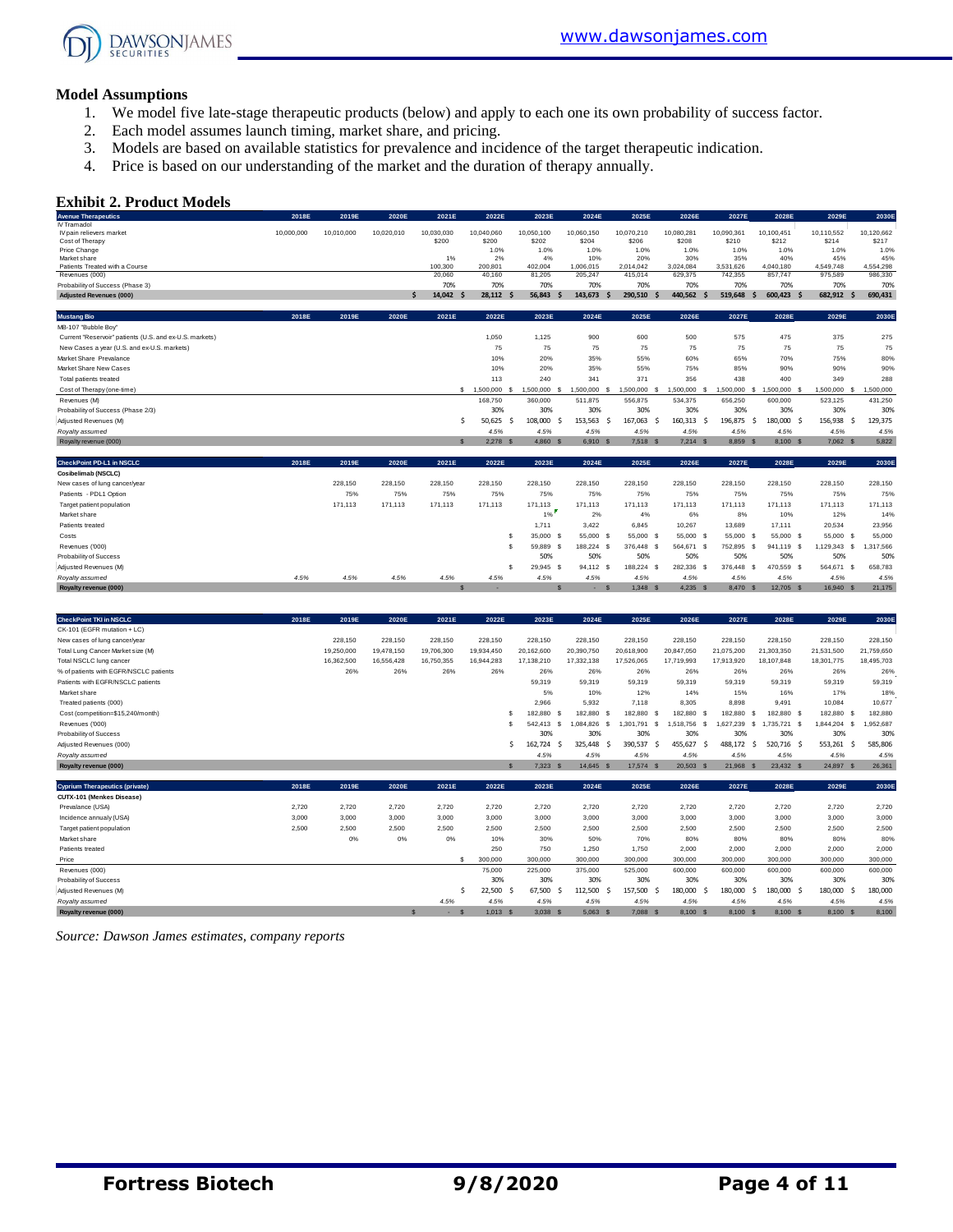

**Valuation:** As we previously mentioned, Valuation is a complex discussion for Fortress. Fortress, as the controlling entity, reports consolidated statements. Our valuation expenses are based on GAAP numbers, but we recognize this is conservative. If we substituted Non-GAAP projections, it would actually result in a higher valuation. There are multiple ways to value a "platform therapeutics company" such as Fortress that has a majority ownership in multiple public companies with the rights to royalties and milestones, plus the company has its own internal products that are generating revenues and internal private companies that have their own therapeutic pipeline candidates. We choose to model the key products as they exist (inside and outside the company) and project them based on the ownership percentage to the Fortress income statement. We recognize that this is a "model." It is a method to forecast future value, i.e., reporting the revenues of outside companies based on the percentage ownership (not as a 100% consolidated entity), but we do show the consolidated expenses as they are currently reported by Fortress. We view our method as doubly conservative; that is, we cut the revenues but not the expenses. One might argue we need to assess each outside company, determine net income, and apply valuation metrics, based on the projected value of the external company. We leave that for "others" to do, as our purpose is to determine: is their upside to Fortress based on the value of the holding in the external companies, the product royalties, the annual stock dividend, and the internal companies and P&L metrics of Fortress itself? We conclude yes. In our model, we do separate and show our projected revenues, royalties and milestones. We model external and internal products. We then assume R&D, SG&A based on the current consolidated numbers. We project the share count as well as revenues, expenses, and ultimately net income out to 2030. For each individual product, we make certain assumptions about the timing and probability of success and apply these assumptions to our model. We apply a probability of success in our therapeutic models. This ranges from as low as just 30% to as high as 70% based on what we feel is the therapeutic risk that the product will advance. In addition to the success factor, we apply a 15% discount rate (r) in our Free Cash Flow to the Firm (FCFF), Discounted EPS (dEPS) and Sum of the Parts (SOP) models. We then average the result and round to the nearest whole number to derive our \$19.00 12-month price target.

#### **Exhibit 3. Free Cash Flow Model**

| Price Target |      |
|--------------|------|
| Year         | 2020 |

|              |  | <b>DCF Valuation Using FCF (mln):</b> |
|--------------|--|---------------------------------------|
| units ('000) |  |                                       |

|                                                                                                       | Price Target<br>Year                   | 21<br>2020                                      |            |           |           |          |                  |                                                              |                |                |         |                |                |
|-------------------------------------------------------------------------------------------------------|----------------------------------------|-------------------------------------------------|------------|-----------|-----------|----------|------------------|--------------------------------------------------------------|----------------|----------------|---------|----------------|----------------|
|                                                                                                       |                                        |                                                 |            |           |           |          |                  |                                                              |                |                |         |                |                |
| DCF Valuation Using FCF (mln):                                                                        |                                        |                                                 |            |           |           |          |                  |                                                              |                |                |         |                |                |
| units ('000)                                                                                          |                                        | 2019A                                           | 2020E      | 2021E     | 2022E     | 2023E    | 2024E            | 2025E                                                        | 2026E          | 2027E          | 2028E   | 2029E          | 2030E          |
| EBIT                                                                                                  |                                        | (101, 660)                                      | (136, 205) | (71, 293) | (89, 881) | 46,833   | 209,061          | 354,789                                                      | 475,154        | 556,301        | 619,700 | 681,695        | 718,367        |
| <b>Tax Rate</b>                                                                                       |                                        | 0%                                              | 0%         | 0%        | 0%        | 0%       | 10%              | 15%                                                          | 18%            | 20%            | 21%     | 21%            | 21%            |
| $EBIT(1-t)$                                                                                           |                                        | (101, 660)                                      | (136, 205) | (71, 293) | (89, 881) | 46,833   | 188,155          | 301,571                                                      | 389,626        | 445,041        | 489,563 | 538,539        | 567,510        |
| CapEx                                                                                                 |                                        |                                                 |            |           |           |          |                  |                                                              |                |                |         |                |                |
| Depreciation                                                                                          |                                        |                                                 |            |           |           |          |                  |                                                              |                |                |         |                |                |
| Change in NWC<br>FCF                                                                                  |                                        |                                                 |            |           |           |          |                  |                                                              |                |                |         |                | 567,510        |
|                                                                                                       |                                        | (101, 660)                                      | (136, 205) | (71, 293) | (89, 881) | 46,833   | 188,155          | 301,571                                                      | 389,626        | 445,041        | 489,563 | 538,539        |                |
| PV of FCF                                                                                             |                                        | (116,909)                                       | (136, 205) | (61,994)  | (67, 963) | 30,794   | 107,578          | 149,934                                                      | 168,446        | 167,307        | 160,039 | 153,086        | 140,280        |
| Discount Rate                                                                                         |                                        | 15%                                             |            |           |           |          |                  |                                                              |                |                |         |                |                |
| Long Term Growth Rate                                                                                 |                                        | 1%                                              |            |           |           |          |                  |                                                              |                |                |         |                |                |
| <b>Terminal Cash Flow</b>                                                                             |                                        | 4,094,180                                       |            |           |           |          |                  |                                                              |                |                |         |                |                |
| Terminal Value YE2030                                                                                 |                                        | 1,012,019                                       |            |           |           |          |                  |                                                              |                |                |         |                |                |
| <b>NPV</b>                                                                                            |                                        | 1,823,322                                       |            |           |           |          |                  |                                                              |                |                |         |                |                |
| NPV-Debt                                                                                              |                                        | 9,396                                           |            |           |           |          |                  |                                                              |                |                |         |                |                |
| Shares out ('000)                                                                                     |                                        | 84,929                                          | 2030E      |           |           |          |                  |                                                              |                |                |         |                |                |
| NPV Per Share                                                                                         |                                        | 21                                              |            |           |           |          |                  |                                                              |                |                |         |                |                |
|                                                                                                       |                                        | Source: Dawson James estimates, company reports |            |           |           |          |                  |                                                              |                |                |         |                |                |
|                                                                                                       | <b>Exhibit 4. Discounted-EPS Model</b> |                                                 |            |           |           |          |                  |                                                              |                |                |         |                |                |
|                                                                                                       |                                        | 2020                                            |            |           |           |          |                  | Discount Rate and Earnings Multiple Varies, Year is Constant |                |                |         |                |                |
|                                                                                                       |                                        |                                                 |            |           |           |          |                  |                                                              |                |                |         |                |                |
| Year of EPS                                                                                           |                                        | 2030                                            |            |           |           |          |                  |                                                              | 15%            |                | 20%     | 25%            | 30%            |
|                                                                                                       |                                        | 10                                              |            |           |           |          | 5%               | 10%                                                          |                |                |         |                |                |
|                                                                                                       |                                        | 15%                                             |            | Earnings  |           | 1        | 4.01             | 2.52                                                         | 1.62           |                | 1.06    | 0.70           | 0.47           |
|                                                                                                       |                                        |                                                 |            |           |           |          |                  |                                                              |                |                |         |                |                |
|                                                                                                       |                                        | \$<br>6.54                                      |            | Multiple  |           | 5        | 20.07            | 12.61                                                        | 8.08           |                | 5.28    | 3.51           | 2.37           |
|                                                                                                       |                                        | 16                                              |            |           |           | 10       | 40.15            | 25.21                                                        | 16.17          | 10.56          |         | 7.02           | 4.74           |
|                                                                                                       |                                        |                                                 |            |           |           | 15       | 60.22            | 37.82                                                        | 24.25          | 15.84          |         | 10.53          | 7.12           |
|                                                                                                       |                                        |                                                 |            |           |           | 20       | 80.30            | 50.43                                                        | 32.33          | 21.12          |         | 14.04          | 9.49           |
| <b>Current Year</b><br>Earnings Multiple<br><b>Discount Factor</b><br>Selected Year EPS<br><b>NPV</b> |                                        |                                                 |            |           |           | 25       | 100.37           | 63.03                                                        | 40.41          | 26.41          |         | 17.56          | 11.86          |
|                                                                                                       |                                        |                                                 |            |           |           | 30<br>35 | 120.45<br>140.52 | 75.64<br>88.25                                               | 48.50<br>56.58 | 31.69<br>36.97 |         | 21.07<br>24.58 | 14.23<br>16.60 |

#### **Exhibit 4. Discounted-EPS Model**

| <b>Current Year</b>      |   | 2020 |
|--------------------------|---|------|
| Year of EPS              |   | 2030 |
| Earnings Multiple        |   | 10   |
| <b>Discount Factor</b>   |   | 15%  |
| <b>Selected Year EPS</b> | Ś | 6.54 |
| <b>NPV</b>               |   | 16   |

| Current Year<br>Year of EPS | 2020<br>2030 |          |    | Discount Rate and Earnings Multiple Varies, Year is Constant |       |       |       |       |       |
|-----------------------------|--------------|----------|----|--------------------------------------------------------------|-------|-------|-------|-------|-------|
| Earnings Multiple           | 10           |          |    | 5%                                                           | 10%   | 15%   | 20%   | 25%   | 30%   |
| Discount Factor             | 15%          | Earnings |    | 4.01                                                         | 2.52  | 1.62  | 1.06  | 0.70  | 0.47  |
| Selected Year EPS           | \$<br>6.54   | Multiple |    | 20.07                                                        | 12.61 | 8.08  | 5.28  | 3.51  | 2.37  |
| <b>NPV</b>                  | 16           |          | 10 | 40.15                                                        | 25.21 | 16.17 | 10.56 | 7.02  | 4.74  |
|                             |              |          | 15 | 60.22                                                        | 37.82 | 24.25 | 15.84 | 10.53 | 7.12  |
|                             |              |          | 20 | 80.30                                                        | 50.43 | 32.33 | 21.12 | 14.04 | 9.49  |
|                             |              |          | 25 | 100.37                                                       | 63.03 | 40.41 | 26.41 | 17.56 | 11.86 |
|                             |              |          | 30 | 120.45                                                       | 75.64 | 48.50 | 31.69 | 21.07 | 14.23 |
|                             |              |          | 35 | 140.52                                                       | 88.25 | 56.58 | 36.97 | 24.58 | 16.60 |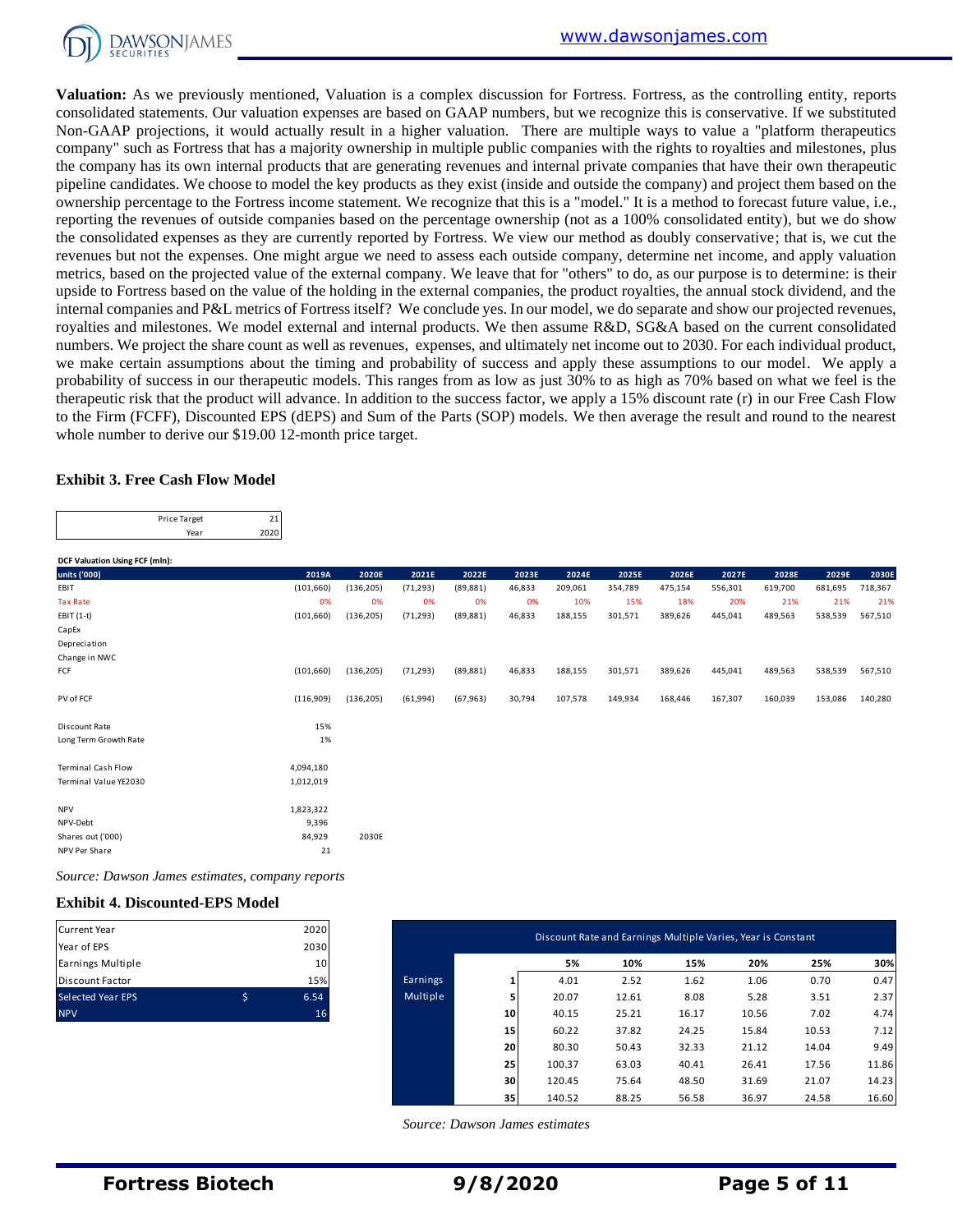

## **Exhibit 5. Sum-of-the-Parts Model**

| <b>Exhibit 5. Sum-of-the-Parts Model</b>  |       |                  |                |           |                      |          |
|-------------------------------------------|-------|------------------|----------------|-----------|----------------------|----------|
| <b>Fortress Biotech</b>                   | LT Gr | Discount<br>Rate | Yrs to Peak    | % Success | Peak Sales<br>(MM's) | Term Val |
| <b>Avenue Tramadol IV (Pain)</b>          | 1%    | 15%              | 4              | 70%       | \$986                | \$7,045  |
| <b>NPV</b>                                |       |                  |                |           |                      | \$10.1   |
| Mustang MB-107 (bubble Boy)               | 1%    | 15%              | $\overline{3}$ | 70%       | \$431                | \$3,080  |
| <b>NPV</b>                                |       |                  |                |           |                      | \$5.1    |
| <b>Cyprium CUTX-101 (Menke's Disease)</b> | 1%    | 30%              | 4              | 70%       | \$600                | \$2,069  |
| <b>NPV</b>                                |       |                  |                |           |                      | \$2      |
| <b>CheckPoint Cosibelimab (PD-L1)</b>     | 1%    | 30%              | 4              | 70%       | \$1,318              | \$4,543  |
| <b>NPV</b>                                |       |                  |                |           |                      | \$4      |
| <b>CheckPoint CK-101 (TRK)</b>            | 1%    | 30%              | 4              | 70%       | \$1,953              | \$6,733  |
| <b>NPV</b>                                |       |                  |                |           |                      | \$5.9    |
| Net Margin (Products)                     |       |                  |                |           |                      | 30%      |
| MM Shrs OS (2030E)                        |       |                  |                |           |                      | 84       |
| <b>Product Total NPV</b>                  |       |                  |                |           |                      | \$21     |
| <b>Product Royalties NPV</b>              | 1%    | 15%              | 4              | 70%       | \$88                 | \$627    |
| <b>NPV</b>                                |       |                  |                |           |                      | \$0.9    |
| NPV - Royalties & Products                |       |                  |                |           |                      | \$21.8   |
| <b>Milestones</b>                         | 1%    | 15%              | 4              | 70%       | \$50                 | \$357    |
| <b>NPV</b>                                |       |                  |                |           |                      | \$0.5    |
| NPV - Royalties & Products & Milestones   |       |                  |                |           |                      | \$22.4   |

*Source: Dawson James estimates*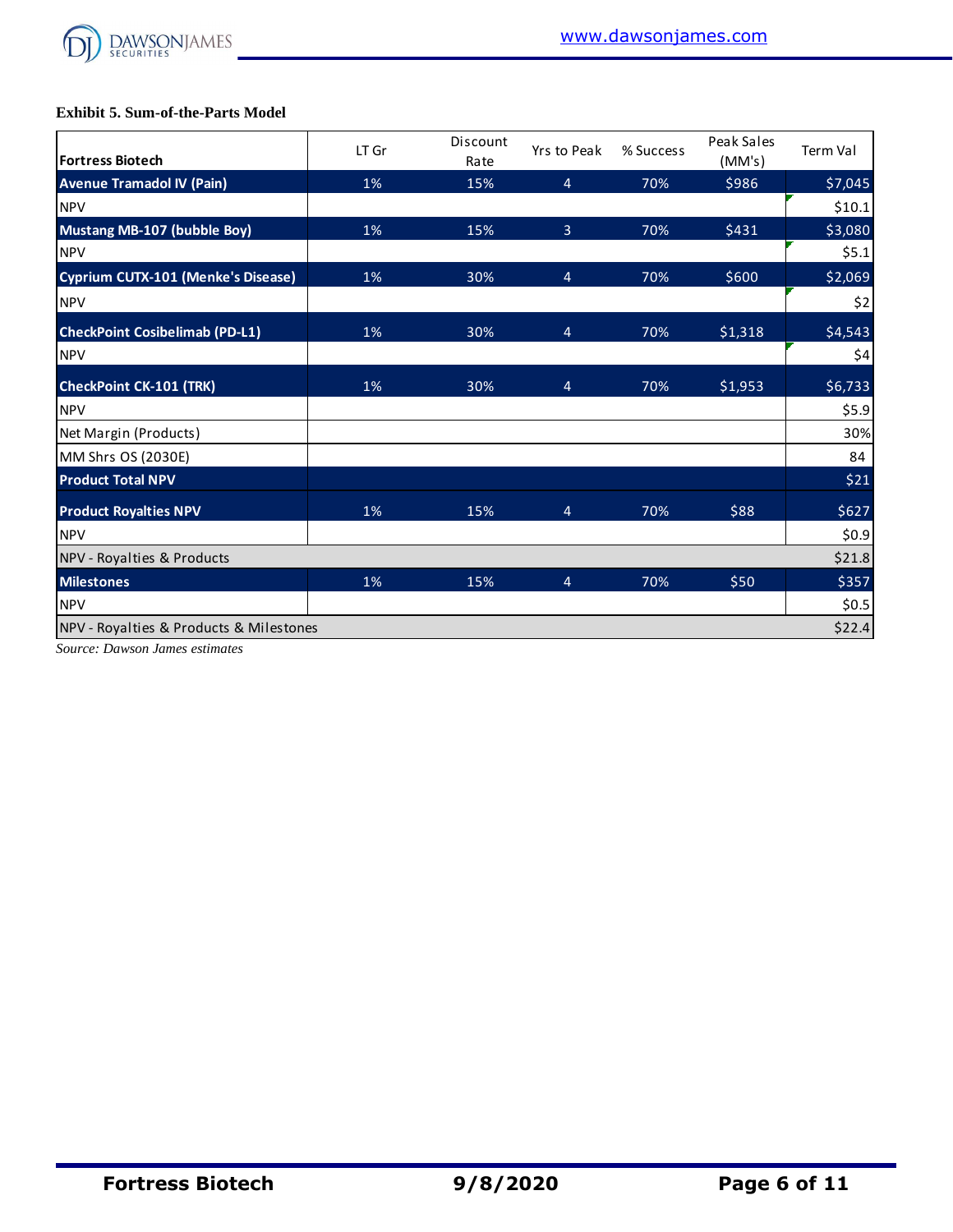

## **Exhibit 6. Income Statement**

| Probability Revenue Forecast: ('000)                                                    |                  |                  |                  |                     |                  |                  |                  |                  |                                                                                 |                  |                  |                  |                                             |                     |                  |                  |                     |                  |                                     |                  |                                                                                |                  |                               |                                      |                     |                    |                  |                                                                                                                                   |                  |                  |                  |                  |
|-----------------------------------------------------------------------------------------|------------------|------------------|------------------|---------------------|------------------|------------------|------------------|------------------|---------------------------------------------------------------------------------|------------------|------------------|------------------|---------------------------------------------|---------------------|------------------|------------------|---------------------|------------------|-------------------------------------|------------------|--------------------------------------------------------------------------------|------------------|-------------------------------|--------------------------------------|---------------------|--------------------|------------------|-----------------------------------------------------------------------------------------------------------------------------------|------------------|------------------|------------------|------------------|
| Avenue Therapeutics: IV Tramadol end use sales                                          |                  |                  |                  |                     |                  |                  | 3.230 S          |                  | 3,791 \$ 3,089 \$ 3,932 \$ 14,042                                               |                  |                  | 2 846.8          | 7.590 S                                     | 6.185 S             | 7.871 S          | 28.112           | 13.074 S            |                  | 15.348 \$ 12.506 \$ 15.916          |                  | 56.843                                                                         |                  |                               | 33.045 \$ 38.792 \$ 31.608 \$ 40.228 |                     | 143,673            | 290,510 S        | 440.562                                                                                                                           | \$ 519,648       | 600,423 S        | 682,912          | 690,431          |
| Percent Owned by Fortress                                                               | 32%              | 32%              | 32%              | 32%                 | 32%              | 32%              | 32%              | 32%              | 32%                                                                             | 32%              | 329              | 32%              | 32%                                         | 32%                 | 32%              | $32^{o}$         | 32%                 | 32%              | 32%                                 | 32%              | 329                                                                            | 32%              | 32%                           | 32%                                  | 329                 | $32^{o}$           | 32               | 329                                                                                                                               | 32               |                  |                  | 329              |
| wouse Atributed back to Fortress                                                        |                  |                  |                  |                     |                  |                  | 1.033            | 1.213            | 989                                                                             | 1.258            | 4,493            | 2.069            | 2.429                                       | 1.979               | 2.519            | 8.996            | 4.184               | 4.911            | 4.002                               | 5.093            | 18.19                                                                          | 10.574           | 12,413                        | 10.115                               | 12.873              | 45.975             | 92.96            | 140.986                                                                                                                           | 166.288          | 192.135          | 218.533          | 220,938          |
| Mustang Bio - Bubble Boy (MB-107)                                                       |                  |                  |                  |                     |                  |                  |                  |                  |                                                                                 |                  |                  | 11,644           | 13,669 S                                    | 11,138 \$           | 14,175 \$        | 50,625           | 24,840              | 29,160 \$        | 23,760 S                            | 30,240           | 108,000                                                                        | 35,319           | 41,462 \$                     | 33,784 S                             | 42,998              | 153,563            | 167,063          | 160,313                                                                                                                           | 196,875          | 180,000          | 156,938          | 129,375          |
| Percent Owned by Fortress                                                               | 309              | 30%              | 30%              | 30%                 | 303              | 30%              | 30%              | 30%              | 30%                                                                             | 30%              | 30%              | 30%              | 30%                                         | 30%                 | 30%              | 309              | 30%                 | 30%              | 30%                                 | 309              | 303                                                                            | 30%              | 30%                           | 30%                                  | 30%                 | 305                | 303              | 309                                                                                                                               | 30               | 30%              | 303              | 30%              |
| <b>Revenues Atributed back to Fortress</b>                                              |                  | $\bullet$        | $\bullet$        | $\mathbf{0}$        |                  |                  |                  |                  |                                                                                 |                  |                  | 3,493            | 4.101                                       | 3.341               | 4,253            | 15,188           | 7,452               | 8,748            | 7.128                               | 9.072            | 32,40                                                                          | 10,596           | 12,439                        | 10.135                               | 12.89               | 46.069             | 50.11            | 48.09                                                                                                                             | 59,063           | 54,000           | 47.08            | 38,813           |
| Cyprium -CUTX-101 - Menkes Disease                                                      |                  |                  |                  |                     |                  |                  | - s              | $\sim$           | $\sim$<br>- s                                                                   |                  |                  | 5,175 \$         | 6.075 \$                                    | 4.950 S             | 6,300            | 22,500           | 15,525 \$           | 18,225 \$        | 14,850                              | 18,900           | 67,500                                                                         | 25,875 \$        | 30,375 \$                     | 24,750 \$                            | 31,500              | 112,500            | 157,500          | 180,000                                                                                                                           | 180,000          | 180,000          | 180,000          | 180,000          |
| Percent Owned by Fortress                                                               | 89%              | 89%              | 89%              | 89%                 |                  |                  | 89%              | 89%              | 89%                                                                             | 89%              | 89%              | 89%              | 89%                                         | 89%                 | 899              | -89              | 89%                 | 89%              | 89%                                 | 899              | RQ                                                                             | 89%              | 89%                           | 89%                                  |                     | 89                 |                  | 899                                                                                                                               | 89               |                  |                  | 89%              |
| enues Atributed back to Fortress                                                        |                  | $\mathbf{0}$     | $\bullet$        | $\mathbf{0}$        |                  |                  |                  |                  |                                                                                 |                  |                  | 4,606            | 5,407                                       | 4,406               | 5,607            | 20,025           | 13,817              | 16,220           | 13,217                              | 16,821           | 60.075                                                                         | 23,029           | 27,034                        | 22,028                               | 28.035              | 100,125            | 140,175          | 160,200                                                                                                                           | 160,200          | 160,200          | 160,200          | 160,200          |
| CheckPoint (Cosibelimab PD-L1)                                                          |                  |                  |                  |                     |                  |                  |                  |                  |                                                                                 |                  |                  | s                | - 8                                         | $\sim$<br>- s       |                  |                  | 6.887 S             | 8.085 S          | 6,588 S                             | 8.385            | 29.945                                                                         |                  | 21.646 \$ 25.410 \$ 20.705 \$ |                                      | 26.351              | 94.112             | 188,224          | 282,336                                                                                                                           | 376,448          | 470,559 S        | 564.671          | 658,783          |
| Percent Owned by Fortress                                                               | 329              | 32%              | 32%              | 32%                 | 329              | 32%              | 32%              | 32%              | 32%                                                                             | 32%              | 329              | 32%              | 32%                                         | 32%                 | 32%              | $32^{o}$         | 32%                 | 32%              | 32%                                 | $32^{o}$         | 32'                                                                            | 32%              | 32%                           | 32%                                  | $32^{o}$            | 32                 | 32               |                                                                                                                                   | 32               | 325              |                  | 32%              |
| venues Atributed back to Fortress                                                       |                  |                  |                  |                     |                  |                  |                  |                  |                                                                                 |                  |                  |                  |                                             |                     |                  |                  | 2.204               | 2.587            | 2.108                               | 2.683            | 9.58                                                                           | 6.927            | 8.131                         | 6.625                                | 8.432               | 30.116             | 60.23            | 90.347                                                                                                                            | 120,463          | 150.579          | 180.695          | 210,811          |
| CK-101 end use sales                                                                    |                  |                  |                  |                     |                  |                  |                  |                  |                                                                                 |                  |                  |                  |                                             |                     |                  |                  | 37,426              | 43,935 \$        | 35,799 S                            | 45,563           | 162,724                                                                        | 74,853 \$        | 87.871 \$                     | 71,599 S                             | 91.125              | 325,448            | 390,537          | 455,627                                                                                                                           | 488,172          | 520.716 S        | 553,261          | 585,806          |
| Percent Owned by Fortress                                                               | 329              | 32%              | 32%              | 32%                 | 32%              | 32%              | 32%              | 32%              | 32%                                                                             | 32%              | 329              | 32%              | 32%                                         | 32%                 | 32%              | $32^{o}$         | 32%                 | 32%              | 32%                                 | 329              | 329                                                                            | 32%              | 32%                           | 32%                                  | 329                 | 329                | 32               | 329                                                                                                                               | 32 <sup>1</sup>  | 32%              | $32^{i}$         | 32%              |
| <b>Revenues Atributed back to Fortress</b>                                              |                  |                  |                  |                     |                  |                  |                  |                  |                                                                                 |                  |                  |                  |                                             |                     |                  |                  | 11.976              | 14,059           | 11,456                              | 14,580           | 52.07                                                                          | 23,953           | 28,119                        | 22,912                               | 29,160              | 104.143            | 124.97           | 145.80                                                                                                                            | 156,215          | 166,629          | 177.04           | 187,458          |
|                                                                                         |                  |                  |                  |                     |                  |                  |                  |                  |                                                                                 |                  |                  |                  |                                             |                     |                  |                  |                     |                  |                                     |                  |                                                                                |                  |                               |                                      |                     |                    |                  |                                                                                                                                   |                  |                  |                  |                  |
| Journey Medical Corporation (Dermatology)                                               | 34,921           | 11,946           | 9,006            | 10,057              | 10,896           | 41,905           | 8.674            | 9,806            | 9.052                                                                           | 10,183           | 37,715           | 9.542            | 10,786                                      | 9.957               | 11,201           | 41,486           | 10,496              | 11,865           | 10.952                              | 12,321           | 45,635                                                                         | 11,546           | 13.052                        | 12,048                               | 13,554              | 50,198             | 55,218           | 60,740                                                                                                                            | 66,814           | 73,495           | 80,845           | 88,929           |
| Percent Owned by Fortress                                                               | 100              | 100%             | 100%             | 100%                | 100              | 100              | 100%             | 100%             | 100%                                                                            | 100%             | 100%             | 100%             | 100%                                        | 100%                | 100%             | 1009             | 100%                | 100%             | 100%                                | 100%             | 100%                                                                           | 100%             | 100%                          | 100%                                 | 100%                | 1009               | 100%             | 1009                                                                                                                              | 100              | 100%             | 100              | 100%             |
| venues Atributed back to Fortress                                                       | 34.921           | 11,946           | 9,006            | 10.057              | 10,896           | 41,905           | 8.674            | 9,806            | 9.052                                                                           | 10,183           | 37,715           | 9.542            | 10,786                                      | 9,957               | 11,201           | 41,486           | 10,496              | 11,865           | 10.952                              | 12,321           | 45.635                                                                         | 11,546           | 13,052                        | 12,048                               | 13,554              | 50,198             | 55.218           | 60,740                                                                                                                            | 66,814           | 73,495           | 80,845           | 88,929           |
| Other Revenue Back to Fortress                                                          | 1.708            | 972              | 451              | 470                 | (1A)             | 1.879            | 475              | 496              | 517                                                                             | 579              | 2.067            | 523              | 546                                         | 568                 | 637              | 2.273            | 575                 | 600              | 625                                 | 700              | 2,501                                                                          | 633              | 660                           | <b>688</b>                           | 770                 | 2.751              | 3.026            | 3.328                                                                                                                             | 3.661            | 4.027            | 4,430            | 4,873            |
| Fortress Revenues                                                                       | 36.629           | 12.918           | 9.457            | 10,527              | 10.882           | 43,785           | 10.183           | 11,515           | 10.557                                                                          | 12,020           | 44,276           | 20,233           | 23,268                                      | 20,251              | 24,216           | 87.968           | 50,704              | 58,991           | 49,488                              | 61,271           | 220,454                                                                        | 87,257 101,847   |                               | 84,549 105,724                       |                     | 379,377            | 526.704          | 649.490                                                                                                                           | 732,703          | 801.066          | 868.826          | 912,021          |
|                                                                                         |                  |                  |                  |                     |                  |                  |                  |                  |                                                                                 |                  |                  |                  |                                             |                     |                  |                  |                     |                  |                                     |                  |                                                                                |                  |                               |                                      |                     |                    |                  |                                                                                                                                   |                  |                  |                  |                  |
|                                                                                         |                  |                  |                  |                     |                  |                  |                  |                  |                                                                                 |                  |                  |                  |                                             |                     |                  |                  |                     |                  |                                     |                  |                                                                                |                  |                               |                                      |                     |                    |                  |                                                                                                                                   |                  |                  |                  |                  |
|                                                                                         |                  |                  |                  |                     |                  |                  |                  |                  |                                                                                 |                  |                  |                  |                                             |                     |                  |                  |                     |                  |                                     |                  |                                                                                |                  |                               |                                      |                     |                    |                  |                                                                                                                                   |                  |                  |                  |                  |
| Nenue Therapeutic (IV Tramadol) Royalties (4.5% on sales > \$325M)                      |                  |                  |                  |                     |                  |                  |                  |                  |                                                                                 |                  |                  |                  |                                             |                     |                  |                  |                     |                  |                                     |                  |                                                                                |                  |                               |                                      |                     |                    |                  |                                                                                                                                   |                  |                  |                  |                  |
| Associate Milestones                                                                    |                  |                  |                  |                     |                  |                  |                  | \$ 55,000        |                                                                                 |                  | \$5,000          |                  |                                             |                     |                  |                  |                     |                  |                                     |                  |                                                                                |                  |                               |                                      |                     |                    |                  |                                                                                                                                   |                  |                  |                  |                  |
|                                                                                         |                  |                  |                  |                     |                  |                  |                  |                  |                                                                                 |                  |                  |                  |                                             |                     |                  |                  |                     |                  |                                     |                  |                                                                                |                  |                               |                                      |                     |                    |                  |                                                                                                                                   |                  |                  |                  |                  |
| Mustang Bio - Bubble Boy (MB-107) Prob. Adj. Royalties - 4.5%                           |                  |                  |                  |                     |                  |                  |                  |                  |                                                                                 |                  |                  |                  | 524 S 615 S 501 S                           |                     |                  |                  |                     |                  |                                     |                  |                                                                                |                  |                               |                                      |                     |                    |                  | 638 \$2.278 \$1,118 \$1,312 \$1,069 \$1,361 \$4,860 \$1,589 \$1,866 \$1,520 \$1,935 \$6,910.31 \$7,518 \$7,214 \$8,859 \$8,100 \$ |                  |                  |                  | 7,062 \$ 5,822   |
| <b>Associate Milestones</b>                                                             |                  |                  |                  |                     |                  |                  |                  |                  |                                                                                 |                  |                  |                  |                                             |                     |                  |                  |                     |                  |                                     |                  |                                                                                |                  |                               |                                      |                     |                    |                  |                                                                                                                                   |                  |                  |                  |                  |
|                                                                                         |                  |                  |                  |                     |                  |                  |                  |                  |                                                                                 |                  |                  |                  |                                             |                     |                  |                  |                     |                  |                                     |                  |                                                                                |                  |                               |                                      |                     |                    |                  |                                                                                                                                   |                  |                  |                  |                  |
| Cvorium - CUTX-101 Menke's Disease - Prob. Adi. Royalties - 4.5%                        |                  |                  |                  |                     |                  |                  |                  |                  |                                                                                 |                  |                  |                  | 233 \$273 \$223 \$284 \$1,013 \$            |                     |                  |                  |                     | 699 S 820 S      |                                     |                  |                                                                                |                  |                               |                                      |                     |                    |                  | 668 \$ 851 \$ 3,038 \$ 1,164 \$ 1,367 \$ 1,114 \$ 1,418 \$ 5,063 \$ 7,088 \$ 8,100 \$ 8,100 \$ 8,100 \$                           |                  |                  |                  | 8,100 \$ 8,100   |
| Associate Milestones                                                                    |                  |                  |                  |                     |                  |                  |                  |                  |                                                                                 |                  |                  |                  |                                             |                     |                  |                  |                     |                  |                                     |                  |                                                                                |                  |                               |                                      |                     |                    |                  |                                                                                                                                   |                  |                  |                  |                  |
|                                                                                         |                  |                  |                  |                     |                  |                  |                  |                  |                                                                                 |                  |                  |                  |                                             |                     |                  |                  |                     |                  |                                     |                  |                                                                                |                  |                               |                                      |                     |                    |                  |                                                                                                                                   |                  |                  |                  |                  |
| CheckPoint (Cosibelmab PD-L1) - Prob. Adj. Royalties - 4.5%                             |                  |                  |                  |                     |                  |                  |                  |                  |                                                                                 |                  |                  |                  | $\cdot$ s                                   | $\cdots$ s $\cdots$ | $\mathsf{S}$     |                  | $\cdot$ s           | $\cdot$ s        | $-5$                                |                  | $\sim$                                                                         | $\cdot$ s        | $\cdot$ s                     |                                      | $\cdot$ s $\cdot$ s | $\cdot$ IS         | 1,348 \$         | 4,235                                                                                                                             | 8.470            | $S = 12.705$ S   |                  | 16,940 \$21,175  |
|                                                                                         |                  |                  |                  |                     |                  |                  |                  |                  |                                                                                 |                  |                  | $\cdot$ s        |                                             |                     |                  | $\sim$           |                     |                  |                                     |                  |                                                                                |                  |                               |                                      |                     |                    |                  |                                                                                                                                   |                  |                  |                  |                  |
| Associate Milestones                                                                    |                  |                  |                  |                     |                  |                  |                  |                  |                                                                                 |                  |                  |                  |                                             |                     |                  |                  |                     |                  |                                     |                  |                                                                                |                  |                               |                                      |                     |                    |                  |                                                                                                                                   |                  |                  |                  |                  |
|                                                                                         |                  |                  |                  |                     |                  |                  |                  |                  |                                                                                 |                  |                  |                  |                                             |                     |                  |                  |                     |                  |                                     |                  |                                                                                |                  |                               |                                      |                     |                    |                  |                                                                                                                                   |                  |                  |                  |                  |
| CheckPoint (CK-101 - TKI) - Prob. Adj. Royalties - 4.5%                                 |                  |                  |                  |                     |                  |                  |                  |                  |                                                                                 |                  |                  |                  |                                             |                     |                  |                  |                     |                  | 1,684 \$ 1,977 \$ 1,611 \$ 2,050 \$ |                  |                                                                                |                  |                               |                                      |                     |                    |                  | 7,323 \$ 3,368 \$ 3,954 \$ 3,222 \$ 4,101 \$ 14,645 \$ 17,574 \$ 20,503 \$ 21,968                                                 |                  | 23,432 \$        | 24,897<br>s      | 26,361           |
| Associate Milestones                                                                    |                  |                  |                  |                     |                  |                  |                  |                  |                                                                                 |                  |                  |                  |                                             |                     |                  |                  |                     |                  |                                     |                  |                                                                                |                  |                               |                                      |                     |                    |                  |                                                                                                                                   |                  |                  |                  |                  |
| <b>Total Royalties &amp; Milestones</b>                                                 |                  |                  |                  |                     |                  |                  |                  | 55,000           |                                                                                 |                  | 65,000           | 767              | <b>RRR</b>                                  | 724                 | 921 3,291        |                  | 3.501               | 4.109            | 3,348 4,262                         |                  | 15,220                                                                         | 6,122            | 7 187                         |                                      |                     | 5,856 7,453 26,618 | 33.527           |                                                                                                                                   | 40,052 47,397    | 52.337           | 56,999           | 61,458           |
| Expenses:                                                                               |                  |                  |                  |                     |                  |                  |                  |                  |                                                                                 |                  |                  |                  |                                             |                     |                  |                  |                     |                  |                                     |                  |                                                                                |                  |                               |                                      |                     |                    |                  |                                                                                                                                   |                  |                  |                  |                  |
|                                                                                         |                  |                  |                  |                     |                  |                  |                  |                  |                                                                                 |                  |                  |                  |                                             |                     |                  |                  |                     |                  |                                     |                  |                                                                                |                  |                               |                                      |                     |                    |                  |                                                                                                                                   |                  |                  |                  |                  |
| <b>Fortress</b>                                                                         |                  |                  |                  |                     |                  |                  |                  |                  |                                                                                 |                  |                  |                  |                                             |                     |                  |                  |                     |                  |                                     |                  |                                                                                |                  |                               |                                      |                     |                    |                  |                                                                                                                                   |                  |                  |                  |                  |
| Costs of Goods Sold (Journey Medical)                                                   | 10.532           | 3,810            | 3.124            | 3.322               | 3.599            | 13,856           | 1.735            | 1.961            | 1.810                                                                           | 2.037            | 7.543            | 1,908            | 2.157                                       | 1.991               | 2.240            | 8.297            | 2.099               | 2.373            | 2.190                               | 2.464            | 9.127                                                                          | 2.309            | 2.610                         | 2,410                                | 2.711               | 10,040             | 11.044           | 12.148                                                                                                                            | 13,363           | 14,699           | 16.169           | 17,786           |
| <b>SCOGS</b>                                                                            | 29               | 32%              | 33%              | 33%                 | 33               | $-33$            | 20%              | 20%              | 20%                                                                             | 20%              | 20'              | 20%              | 20%                                         | 20%                 | -20              | -20              | 20%                 | 20%              | 20%                                 | -20              | -20                                                                            | 20%              | 20%                           | 20%                                  | -20                 | 20                 |                  |                                                                                                                                   | 20               |                  |                  | 20'              |
|                                                                                         |                  |                  |                  |                     |                  |                  |                  |                  |                                                                                 |                  |                  |                  |                                             |                     |                  |                  |                     |                  |                                     |                  |                                                                                |                  |                               |                                      |                     |                    |                  |                                                                                                                                   |                  |                  |                  |                  |
| Research and Development (Consolidated)                                                 | 75,236           | 14.867           | 15,703           | 20,539              | 21.329           | 78,998           | 19,078           | 19,907           | 21,566                                                                          | 22,396           | 82,948           | 20,032           | 20,903                                      | 22,645              | 23,516           | 87,095           | 21,033              | 21,948           | 23,777                              | 24,691           | 91,450                                                                         | 22,085           | 23,045                        | 24,966                               | 25,926              | 96,022             | 100,823          | 105,865                                                                                                                           | 111,158          | 116,716          | 122,552          | 128,679          |
|                                                                                         |                  |                  |                  |                     |                  |                  |                  |                  |                                                                                 |                  |                  |                  |                                             |                     |                  |                  |                     |                  |                                     |                  |                                                                                |                  |                               |                                      |                     |                    |                  |                                                                                                                                   |                  |                  |                  |                  |
| Fortress                                                                                |                  | 678              | 692              |                     | 719              |                  |                  |                  |                                                                                 |                  |                  |                  |                                             |                     |                  |                  |                     |                  |                                     |                  |                                                                                |                  |                               |                                      |                     |                    |                  |                                                                                                                                   |                  |                  |                  |                  |
|                                                                                         |                  | 697              |                  | 705                 |                  | 2,794            |                  |                  |                                                                                 |                  |                  |                  |                                             |                     |                  |                  |                     |                  |                                     |                  |                                                                                |                  |                               |                                      |                     |                    |                  |                                                                                                                                   |                  |                  |                  |                  |
| Avenue                                                                                  |                  |                  | 1.219            |                     |                  |                  |                  |                  |                                                                                 |                  |                  |                  |                                             |                     |                  |                  |                     |                  |                                     |                  |                                                                                |                  |                               |                                      |                     |                    |                  |                                                                                                                                   |                  |                  |                  |                  |
| Checkpoint                                                                              |                  | 2.635            | 3.029            |                     |                  |                  |                  |                  |                                                                                 |                  |                  |                  |                                             |                     |                  |                  |                     |                  |                                     |                  |                                                                                |                  |                               |                                      |                     |                    |                  |                                                                                                                                   |                  |                  |                  |                  |
| Mustang                                                                                 |                  | 9.251            | 9771             |                     |                  |                  |                  |                  |                                                                                 |                  |                  |                  |                                             |                     |                  |                  |                     |                  |                                     |                  |                                                                                |                  |                               |                                      |                     |                    |                  |                                                                                                                                   |                  |                  |                  |                  |
| Other**                                                                                 |                  | 1.606            |                  |                     |                  | 1.608            |                  |                  |                                                                                 |                  |                  |                  |                                             |                     |                  |                  |                     |                  |                                     |                  |                                                                                |                  |                               |                                      |                     |                    |                  |                                                                                                                                   |                  |                  |                  |                  |
| Research and Development-licenses acquired                                              | 6.090            | 250              | 1.570            | 2,080               | 2.160            | 8,000            | 2.760            | 2,880            | 3.120                                                                           | 3.240            | 12,000           | 3.680            | 3,840                                       | 4.160               | 4.320            | 16,000           | 3.864               | 4.032            | 4.368                               | 4.536            | 16,800                                                                         | 4.057            | 4.234                         | 4,586                                | 4.763               | 17 640             | 18.52            | 19,448                                                                                                                            | 20.421           | 21 442           | 22.51            | 23,639           |
| General and Administrative (Consolidated)                                               | 55,590           | 15,519           | 14,456           | 13,041              | 13,685           | 56,702           | 14,459           | 15,037           | 13,302                                                                          | 15,037           | 57,836           | 14,748           | 15,338                                      | 13,568              | 15,338           | 58,993           | 15.043              | 15,645           | 13,840                              | 15,645           | 60,172                                                                         | 15,344           | 15,958                        | 14.116                               | 15,958              | 61.376             | 62,603           | 63,855                                                                                                                            | 65.133           | 66,435           | 67.76            | 69,119           |
| Fortress                                                                                |                  | 5.663            | 5.776            | 5.892               | 6,010            | 23.341           |                  |                  |                                                                                 |                  |                  |                  |                                             |                     |                  |                  |                     |                  |                                     |                  |                                                                                |                  |                               |                                      |                     |                    |                  |                                                                                                                                   |                  |                  |                  |                  |
| wenue                                                                                   |                  | 577              | 684              |                     |                  |                  |                  |                  |                                                                                 |                  |                  |                  |                                             |                     |                  |                  |                     |                  |                                     |                  |                                                                                |                  |                               |                                      |                     |                    |                  |                                                                                                                                   |                  |                  |                  |                  |
| Checkpoint                                                                              |                  | 1.553            | 1,496            |                     |                  |                  |                  |                  |                                                                                 |                  |                  |                  |                                             |                     |                  |                  |                     |                  |                                     |                  |                                                                                |                  |                               |                                      |                     |                    |                  |                                                                                                                                   |                  |                  |                  |                  |
| Journey Medical Corp. (SG&A)                                                            |                  | 5,689            | <b>5.746</b>     | 5,803               | 5,861            | 23100            |                  |                  |                                                                                 |                  |                  |                  |                                             |                     |                  |                  |                     |                  |                                     |                  |                                                                                |                  |                               |                                      |                     |                    |                  |                                                                                                                                   |                  |                  |                  |                  |
| Mustang                                                                                 |                  | 1.769            | 1.917            |                     |                  |                  |                  |                  |                                                                                 |                  |                  |                  |                                             |                     |                  |                  |                     |                  |                                     |                  |                                                                                |                  |                               |                                      |                     |                    |                  |                                                                                                                                   |                  |                  |                  |                  |
| Other**                                                                                 |                  | 268              |                  |                     |                  |                  |                  |                  |                                                                                 |                  |                  |                  |                                             |                     |                  |                  |                     |                  |                                     |                  |                                                                                |                  |                               |                                      |                     |                    |                  |                                                                                                                                   |                  |                  |                  |                  |
|                                                                                         | 147,448          | 34.448           | 34.853           | 38.983              |                  | 40,774 157,555   |                  |                  | 38,032 39,786 39,799 42,710 160,326                                             |                  |                  |                  |                                             |                     |                  |                  |                     |                  |                                     |                  | 40,368 42,238 42,364 45,414 170,385 42,040 43,998 44,175 47,337 177,549 43,795 |                  | 45847                         |                                      |                     |                    |                  | 46,078 49,357 185,078 192,992 201,316 210,074                                                                                     |                  | 219,292          | 228,998          | 239,22           |
| <b>Total Operating expenses</b>                                                         |                  | 17,714           | 15,338           |                     |                  | 64,964           |                  |                  |                                                                                 |                  |                  |                  |                                             |                     |                  |                  |                     |                  |                                     |                  |                                                                                |                  |                               |                                      |                     |                    |                  |                                                                                                                                   |                  |                  |                  |                  |
| <b>Total Operating expenses (Adjusted)</b>                                              |                  |                  |                  | 15,723              | 16,190           |                  |                  |                  |                                                                                 |                  |                  |                  |                                             |                     |                  |                  |                     |                  |                                     |                  |                                                                                |                  |                               |                                      |                     |                    |                  |                                                                                                                                   |                  |                  |                  |                  |
|                                                                                         |                  |                  |                  |                     |                  |                  |                  |                  |                                                                                 |                  |                  |                  |                                             |                     |                  |                  |                     |                  |                                     |                  |                                                                                |                  |                               |                                      |                     |                    |                  |                                                                                                                                   |                  |                  |                  |                  |
| <b>Operating Income (Loss)</b>                                                          | 110,819          | (21, 528)        | (25.396)         | (28.456)            | (29.892)         | (105, 271)       | (27, 848)        | 26,729           | (29.242)                                                                        | (30, 690)        | (61,051)         | (19, 379)        | (18.081)                                    | (21, 390)           | (20.276)         | (79,126          | 12,165              | 19,103           | 8,661                               | 18,196           | 58,125                                                                         | 49,583           | 63,187                        | 44.327                               | 63,819              | 220,917            | 367,239          | 488,226                                                                                                                           | 570,027          | 634,112          | 696,828          | 734,256          |
| Operating Income (Loss) adjusted                                                        |                  | (4,796)          | (5.881)          | (5, 195)            | (5, 307)         | (21, 179)        |                  |                  |                                                                                 |                  |                  |                  |                                             |                     |                  |                  |                     |                  |                                     |                  |                                                                                |                  |                               |                                      |                     |                    |                  |                                                                                                                                   |                  |                  |                  |                  |
| nterest income (expense), net                                                           | 2.559            | 627              | 336              | 699                 | 725              | 2.687            | 649              | 677              | 734                                                                             | 762              | 2.821            | 681              | 711                                         | 770                 | 800              |                  | 715                 | 747              | 809                                 | 840              | 3.110                                                                          | 751              | 784                           | 849                                  | 882                 | 3.266              | 3.429            | 3.601                                                                                                                             | 3.781            | 3.970            | 4.168            | 4.377            |
|                                                                                         |                  |                  |                  |                     |                  |                  |                  |                  |                                                                                 |                  |                  |                  |                                             |                     |                  | 2,962            |                     |                  |                                     |                  |                                                                                |                  |                               |                                      |                     |                    |                  |                                                                                                                                   |                  |                  |                  |                  |
| nterest expense and financing fee                                                       | (11, 849)        | (3, 125)         | (3,059)          | (3,235)             | (3,359)          | (12, 441)        | (3,005)          | (3, 135)         | (3, 397)                                                                        | (3,527)          | (13,064)         | (3, 155)         | (3,292)                                     | (3, 566)            | (3,704)          | (13,717)         | (3,313)             | (3,457)          | (3,745)                             | (3,889)          | (14, 403)                                                                      | (3,478)          | (3,629)                       | (3,932)                              | (4,083)             | (15, 123)          | (15, 879)        | (16, 673)                                                                                                                         | (17, 506)        | (18, 382)        | (19, 301)        | (20, 266)        |
| Change in FV of derivative liability                                                    |                  |                  | (344)            |                     |                  |                  |                  |                  |                                                                                 |                  |                  |                  |                                             |                     |                  |                  |                     |                  |                                     |                  |                                                                                |                  |                               |                                      |                     |                    |                  |                                                                                                                                   |                  |                  |                  |                  |
| Change in FV of subsidiary convertible note                                             |                  |                  |                  |                     |                  |                  |                  |                  |                                                                                 |                  |                  |                  |                                             |                     |                  |                  |                     |                  |                                     |                  |                                                                                |                  |                               |                                      |                     |                    |                  |                                                                                                                                   |                  |                  |                  |                  |
| Change in FV of investments                                                             | 127              | (42)             |                  |                     |                  |                  |                  |                  |                                                                                 |                  |                  |                  |                                             |                     |                  |                  |                     |                  |                                     |                  |                                                                                |                  |                               |                                      |                     |                    |                  |                                                                                                                                   |                  |                  |                  |                  |
| Gain on deconsolidation of Caelum                                                       | 18,476           |                  |                  |                     |                  |                  |                  |                  |                                                                                 |                  |                  |                  |                                             |                     |                  |                  |                     |                  |                                     |                  |                                                                                |                  |                               |                                      |                     |                    |                  |                                                                                                                                   |                  |                  |                  |                  |
|                                                                                         | 9.159            | (2.540)          | (3.067)          | (2.536)             | (2.634)          | (9.755)          |                  |                  | $(2,356)$ $(2,458)$ $(2,663)$ $(2,765)$                                         |                  | (10, 242)        |                  | $(2,473)$ $(2,581)$ $(2,796)$               |                     | (2,904)          | (10.754)         | $(2,597)$ $(2,710)$ |                  | (2,936)                             | (3.049)          | (11,292)                                                                       | (2,727)          | (2.846)                       | (3.083)                              | (3.201)             | (11.857)           | (12.449)         | (13.072)                                                                                                                          | (13.726)         | (14.412)         | (15, 132)        | (15.889)         |
|                                                                                         | 101.660          |                  |                  |                     |                  |                  |                  |                  | (24,068) (28,463) (36,187) (37,833) (136,205) (30,204) 24,271 (31,905) (33,455) |                  | (71, 293)        |                  | $(21,852)$ $(20,662)$ $(24,186)$ $(23,180)$ |                     |                  | (89, 881)        | 9.568               | 16,393           | 5,725                               | 15.147           | 46,833                                                                         | 46.856           | 60,342                        | 41,245                               | 60,618              | 209,061            | 354,789          | 475.154                                                                                                                           | 556,301          | 619,700          | 681,695          | 718.367          |
| Total Other Income<br>Pretax Income (loss from contin<br>Income Tax Benefit (Provision) |                  |                  |                  |                     |                  |                  |                  |                  |                                                                                 |                  |                  |                  |                                             |                     |                  |                  |                     |                  |                                     |                  |                                                                                | 4,686            | 6.034                         | 4,124                                | 6,062               | 20,906             | 53,218           | 85,528                                                                                                                            | 111,260          | 130,137          | 156,790          | 179,592          |
| Tax Rate                                                                                |                  | 0%               | 0%               | 0%                  |                  |                  | 0%               | 0%               | - 0%                                                                            |                  |                  | 0%               | 0%                                          |                     |                  |                  |                     | 0%               | 0%                                  |                  |                                                                                | 10%              | 10%                           | 10%                                  |                     |                    |                  |                                                                                                                                   |                  |                  | -23              |                  |
|                                                                                         |                  |                  |                  |                     |                  |                  |                  |                  |                                                                                 |                  |                  |                  |                                             |                     |                  |                  |                     |                  |                                     |                  |                                                                                |                  |                               |                                      |                     |                    |                  |                                                                                                                                   |                  |                  |                  |                  |
|                                                                                         | (101.660         | ኃላ ሰድፀነ          | 128 483)         | (36.187)            | -197.899         | 11.28.7          | (30.204)         | 24.271           | (31.905)                                                                        | (33.455          | (71.29)          | (21.852)         | (20.662)                                    | (24 186)            | (23.180)         | (89 881)         | 9588                | 16.393           | 6.726                               | 15.147           | 46.833                                                                         | 42.171           | 54.307                        | 37.120                               | 54.556              | 188.155            | 301.571          | 389.626                                                                                                                           | 445.041          | 489.563          | 524,905          | 538.775          |
| <b>GAAP Net Income (Loss)</b>                                                           |                  | (7.336)          | (8.948)          | $(7.732)$ $(7.941)$ |                  | (31.95)          |                  |                  |                                                                                 |                  |                  |                  |                                             |                     |                  |                  |                     |                  |                                     |                  |                                                                                |                  |                               |                                      |                     |                    |                  |                                                                                                                                   |                  |                  |                  |                  |
| Addjusted (Non-GAAP) Loss                                                               |                  |                  |                  |                     |                  |                  |                  |                  |                                                                                 |                  |                  |                  |                                             |                     |                  |                  |                     |                  |                                     |                  |                                                                                |                  |                               |                                      |                     |                    |                  |                                                                                                                                   |                  |                  |                  |                  |
| Less: net loss attributable to non-controlling interests                                | 61,700           | <b>11698</b>     | 15 149           |                     |                  | 26.847           | 6.484            | 6.765            | 7.329                                                                           | 7611             | 28,189           | 6.289            | 6.562                                       | 7 109               | 7.383            | 27.344           | 5.912               | 6.169            | 6.683                               | 6940             | 25,703                                                                         | 5.557            | 5.799                         | 6.282                                | 6.523               | 24.161             | 22.71            | 21.349                                                                                                                            | 20.068           | <b>18864</b>     | 17.732           | 16,668           |
| Net Income (loss) attributable to common stockholders                                   | (39.980)         | (12.370)         | (13.314)         | (36.187)            | (37.833)         | (99.704)         | (23, 720)        | 31.037           | (24, 576)                                                                       | (25.844)         | (43, 103)        | (15.583)         | (14, 100)                                   | (17,076)            | (15,797)         | (62.537)         | 15,480              | 22,562           | 12,408                              | 22.087           | 72.536                                                                         | 47,728           | 60.106                        | 43,402                               | 61.080              | 212,315            | 324 282          | 410.975                                                                                                                           | 465,109          | <b>508 427</b>   | 542,637          | 555,443          |
| GAAP-EPS                                                                                | 10.73            | (0.19)           | (0.19)           | (0.53)              | (0.6)            | (1.47)           | (0.34)           | 0.45             | (0.36)                                                                          | (0.37)           | (0.6)            | (0.23)           | (0.20)                                      | (0.25               | (0.23)           | 0.96             |                     | 0.33             | 0.18                                | 0.33             | 10 <sub>0</sub>                                                                |                  | 0.86                          | 0.62                                 | 0.88                | 3.05               | 46               | 6.8                                                                                                                               | 6.59             | 7.18             | 763              | 7.78             |
| GAAP-EPS (Di                                                                            | (0.60)           |                  |                  | (0.44)              | (0.46)           |                  | (0.29)           | 0.36             | (0.30)                                                                          | (0.31)           | (0.6)            | (0.19)           | (0.17)                                      | (0.21)              | (0.19)           | (0.7)            | 0.19                | 0.27             | 0.15                                | 0.27             | 0.81                                                                           | 0.58             | 0.73                          | 0.52                                 | 0.74                | 2.56               | 3.9              | 4.92                                                                                                                              | 5.54             | 6.03             | 6.4'             | 6.54             |
| Adiusted Non-GAAP EPS (DIL)                                                             |                  | (0.12)           | (0.13)           | (0.09)              | (0.10)           | (0.44)           |                  |                  |                                                                                 |                  |                  |                  |                                             |                     |                  |                  |                     |                  |                                     |                  |                                                                                |                  |                               |                                      |                     |                    |                  |                                                                                                                                   |                  |                  |                  |                  |
| Wgtd Avg Shrs (Bas) - '000s<br>Watd Ava Shrs (Dil) - '000s                              | 54.711<br>65,502 | 63,496<br>63,496 | 68,550<br>68,550 | 68,619<br>81.641    | 68,688<br>81.723 | 67,338<br>73.853 | 68,756<br>81.804 | 68,825<br>81,886 | 68,894<br>81.968                                                                | 68,963<br>82,050 | 68,860<br>81.927 | 69.032<br>82.132 | 69.101<br>82.214                            | 69.170<br>82.296    | 69,239<br>82.379 | 69.135<br>82.255 | 69,308<br>82,461    | 69.378<br>82.544 | 69,447<br>82.626                    | 69.516<br>82,709 | 69,412<br>82.585                                                               | 69,586<br>82.791 | 69.656<br>82.874              | 69,725<br>82,957                     | 69,795<br>83,040    | 69,690<br>82.916   | 69.970<br>83.248 | 70,250<br>83.581                                                                                                                  | 70,531<br>83,916 | 70.814<br>84.252 | 71,098<br>84.590 | 71,382<br>84.929 |

*Source: Dawson James estimates and company reports*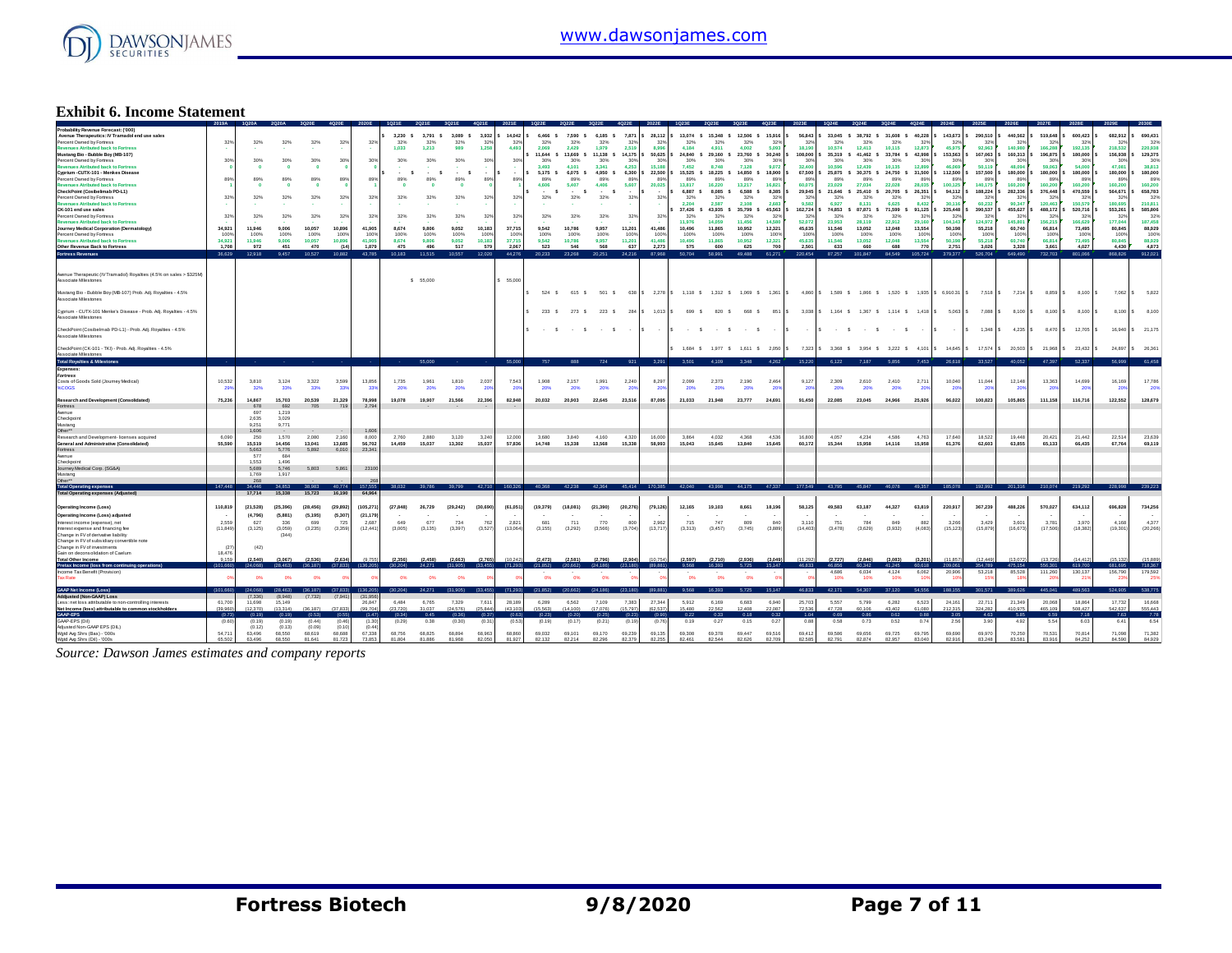

#### **Risk Analysis**

In addition to the typical risks associated with development stage specialty pharmaceutical companies, potential risks specific to Fortress Biotech are as follows:

**Financial risk.** The company may need to raise capital in the marketplace in order to successfully push its products into the next phase, and there can be no assurances that the company will be able to successfully raise capital and or do so on favorable terms.

**Clinical and regulatory risk**. Lead products must start and complete clinical trials. Trials may not produce results sufficient for regulatory approval.

**Partnership risk.** Fortress Biotech may seek partnerships for clinical development support and commercialization. We have no specific knowledge of any discussions with possible partners today, and there can be no assurances that the company will be able to secure a favorable partnership.

**Commercial risk.** There are no assurances that the company will be able to secure favorable pricing, commercially launch products, and achieve significant market share to become profitable.

**Legal and intellectual property risk.** The company may have to defend its patents and technical know-how, and there can be no assurances that the patents will not be infringed or will be held as valid if challenged, and or that the company may infringe on third parties' patents.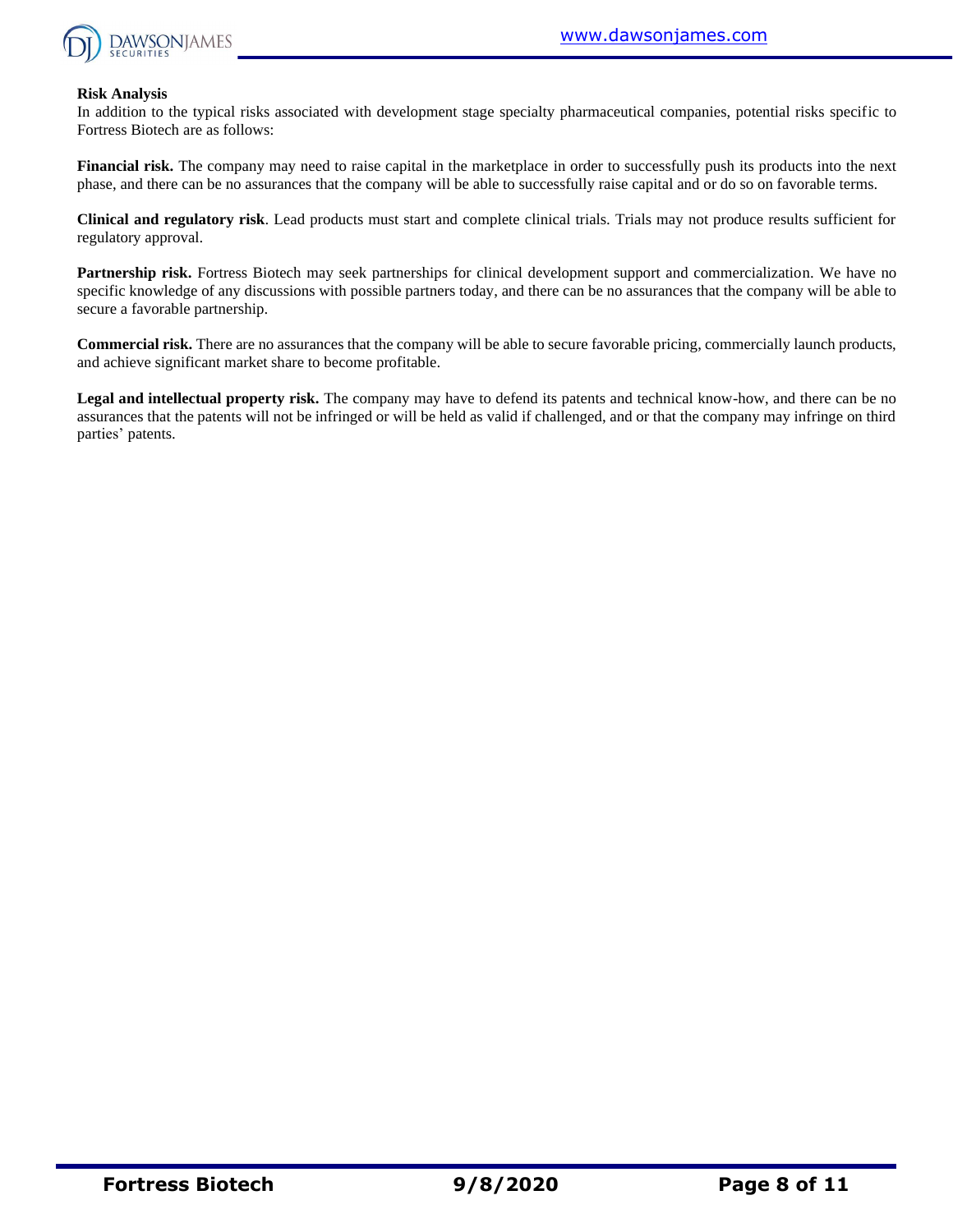



Companies mentioned in this report, working with Fortress and or part of valuation discussion:

Alexion (ALXN/NASDAQ)-Not covered.

InvaGen Pharmaceuticals – (Private).

St. Jude Children's Research Hospital (Private).

Mustang Bio (MBIO/NASDAQ) – Not covered.

Checkpoint Therapeutics (CKPT/NASDAQ) – Not covered.

Avenue Therapeutics (ATXI/ NASDAQ) – Not covered.

Caelum Biosciences (Private).

Journey Medical Corporation (internal Fortress company).

Cyprium Therapeutics (Private).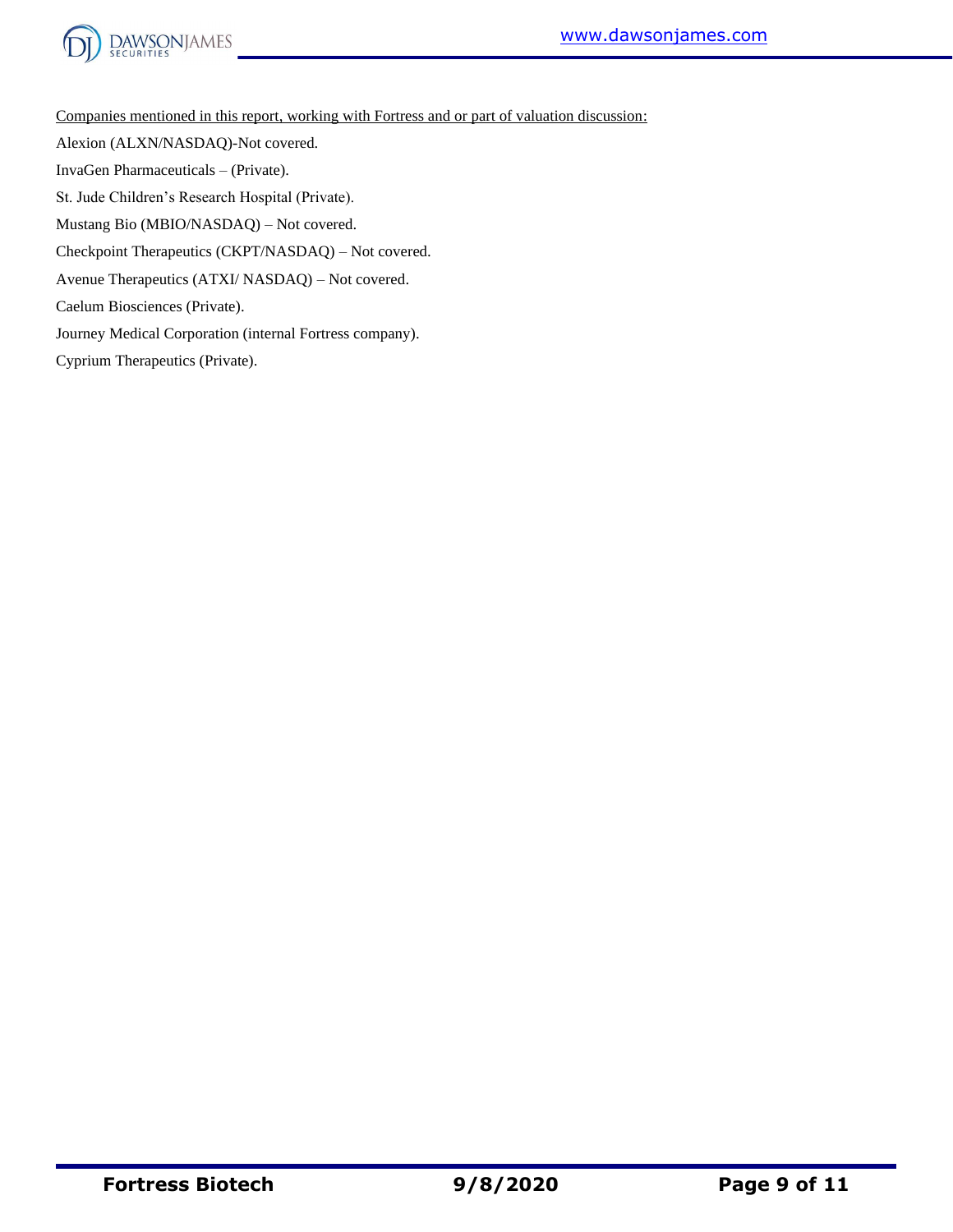

## **Important Disclosures:**

#### **Price Chart:**

Price target and rating changes over the past three years:



Update – Buy December 11, 2019, Price Target \$19.00

Update – Buy December 23, 2019, Price Target \$19.00

Update – Buy January 15, 2020, Price Target \$19.00

Update – Buy February 14, 2020, Price Target \$19.00

Update – Buy February 20, 2020, Price Target \$19.00

Update – Buy March 30, 2020, Price Target \$19.00

Update – Buy May 14, 2020, Price Target \$19.00

Update – Buy July 31, 2020, Price Target \$19.00

Update – Buy September 8, 2020, Price Target \$19.00

Dawson James Securities, Inc. (the "Firm") is a member of the Financial Industry Regulatory Authority ("FINRA") and the Securities Investor Protection Corporation ("SIPC").

The Firm does not make a market in the securities of the subject company(s). The Firm has engaged in investment banking relationships with FBIO in the prior twelve months, as a manager or co-manager of a public offering and has received compensation resulting from those relationships. The Firm may seek compensation for investment banking services in the future from the subject company(s). The Firm has received other compensation from the subject company(s) in the last 12 months for services unrelated to managing or comanaging of a public offering.

Neither the research analyst(s) whose name appears on this report nor any member of his (their) household is an officer, director or advisory board member of these companies. The Firm and/or its directors and employees may own securities of the company(s) in this report and may increase or decrease holdings in the future. As of August 31, 2020, the Firm as a whole did not beneficially own 1% or more of any class of common equity securities of the subject company(s) of this report. The Firm, its officers, directors, analysts or employees may affect transactions in and have long or short positions in the securities (or options or warrants related to those securities) of the company(s) subject to this report. The Firm may affect transactions as principal or agent in those securities.

Analysts receive no direct compensation in connection with the Firm's investment banking business. All Firm employees, including the analyst(s) responsible for preparing this report, may be eligible to receive non-product or service-specific monetary bonus compensation that is based upon various factors, including total revenues of the Firm and its affiliates as well as a portion of the proceeds from a broad pool of investment vehicles consisting of components of the compensation generated by investment banking activities, including but not limited to shares of stock and/or warrants, which may or may not include the securities referenced in this report.

Although the statements in this report have been obtained from and are based upon recognized statistical services, issuer reports or communications, or other sources that the Firm believes to be reliable, we cannot guarantee their accuracy. All opinions and estimates included in this report constitute the analyst's judgment as of the date of this report and are subject to change without notice.